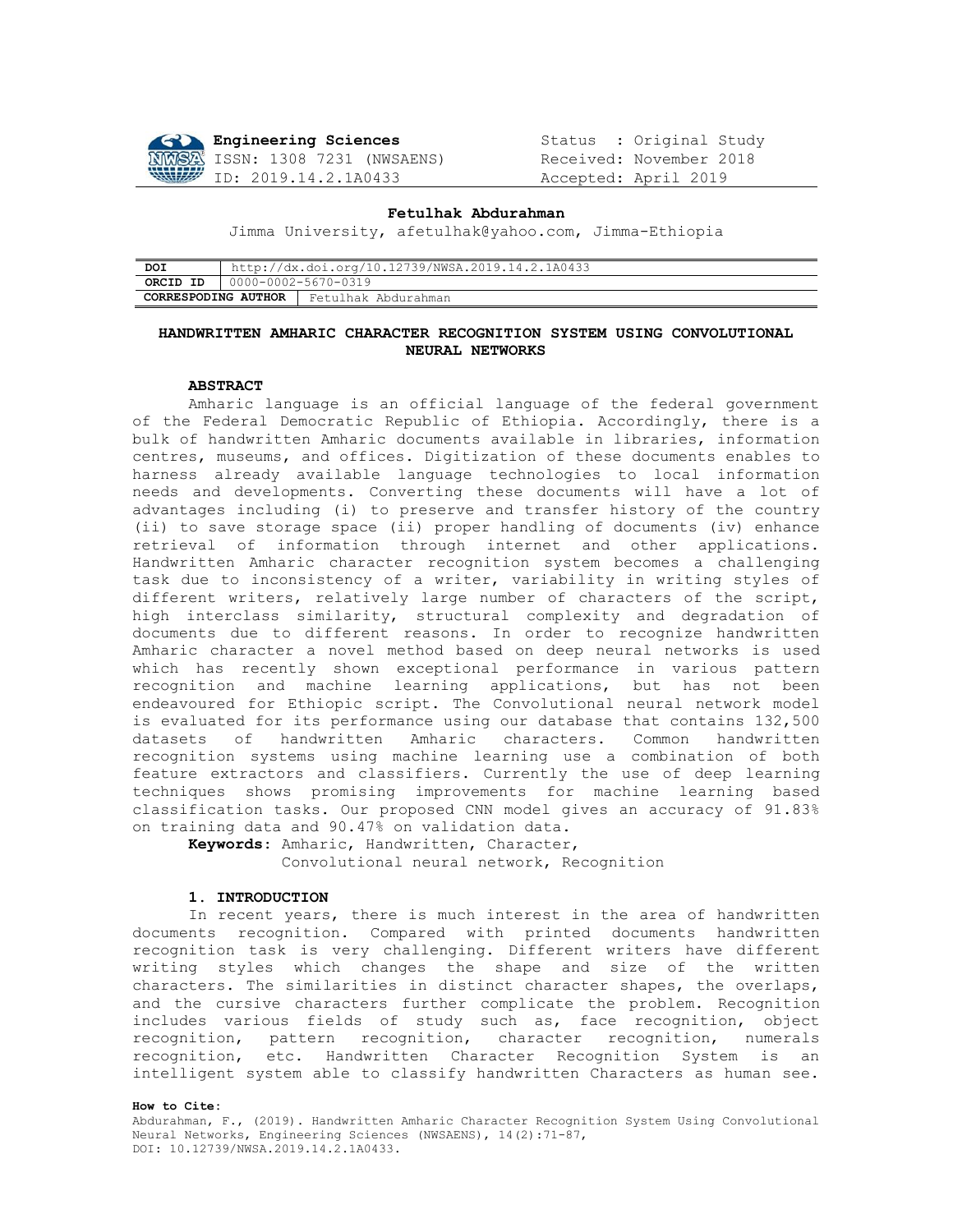

There have been different methods that are used for offline handwritten document recognition [1]. In the conventional methods with features engineered manually and using different classification algorithms to classify the characters based on the extracted features. On the other hand, deep learning algorithms such as convolutional neural networks are able to do the feature extraction by themselves from the raw images of the handwritten document and classify characters on those features learned. Deep learning methods show better performance in different researchers work for handwritten recognition task. Among the deep learning methods convolutional neural networks, which is the one proposed for this research work, are the most commonly used algorithms. Due to large number of hidden layer interconnections the number of trainable parameters is large in deep neural networks. The deep neural network needs large amount of training data sets to avoid the problem of overfitting. Compared with other deep learning algorithms CNNs have comparatively less number of parameters and they are easier to train [2]. CNN is a special type of feed forward neural network extracting features directly from the input image or sound data and trained with backpropagation algorithm. CNN have the ability to learn from feature maps of the input data [3]. The advantage of CNN is that it automatically extracts using its convolution operation and other techniques such as max pooling capable of invariant to shift in certain degree and distortion in shape of the input data [4]. Another major advantage of CNN is the use of shared weight in convolutional layers which enables reduces number of trainable parameters and improves performance [5].

Recently, Convolutional Neural Network (CNN) becomes state of the art algorithm for recognition of handwritten characters' problems since it can learn visual patterns directly from the pixel images with minimal preprocessing [6]. A CNN based model for handwritten recognition task was tested on UNIPEN English character dataset and achieves a recognition rates of 93.7% and 90.2% for lowercase and uppercase characters, respectively [7 and 8]. Amharic language is an official language of the federal government of the Federal Democratic Republic of Ethiopia. The language has been used as official language of the county for several years. It belongs to Afro-Asiatic language family. It is the second most widely spoken Semitic language in the world, next to Arabic. It has its own alphabet which is significantly different from other alphabets such as Latin alphabet. Although the Ethiopic alphabet called Fidel has recently been standardized to have 435 characters. However, the most commonly Ethiopic script used by Amharic has 265 characters including 27 labialized characters (characters representing two sounds)  $\Delta$   $\mathfrak{P}$   $\tilde{\sigma}$   $\Delta$   $\tilde{\Delta}$   $\tilde{\tau}$ ቈ ቧ ቷ ቿ ኋ ኗ ኟ ኳ ኰ ዟ ዧ ዷ ጇ ጓ ጧ ጯ ጿ ፏ ጐ ኈ ኧ and 34 base characters with six orders representing derived vocal sounds of the base character, 21 symbols for numerals and 8 punctuation marks. There is no capital and lower case distinction. When we see the features of Amharic characters they have the following basic characteristics:

Each symbol is written according to the sound it has when pronounced. Vowels are created by modifying the base characters in some form. The symbols are written in disconnected manner e.g ሀ, ሁ, ሂ, ሃ. The direction of writing the script is from left to right and top to bottom sequence. There is a proportional space between characters and words. There is no capital and lower case distinction as it is for the Latin characters. The Amharic language alphabet is conveniently written in a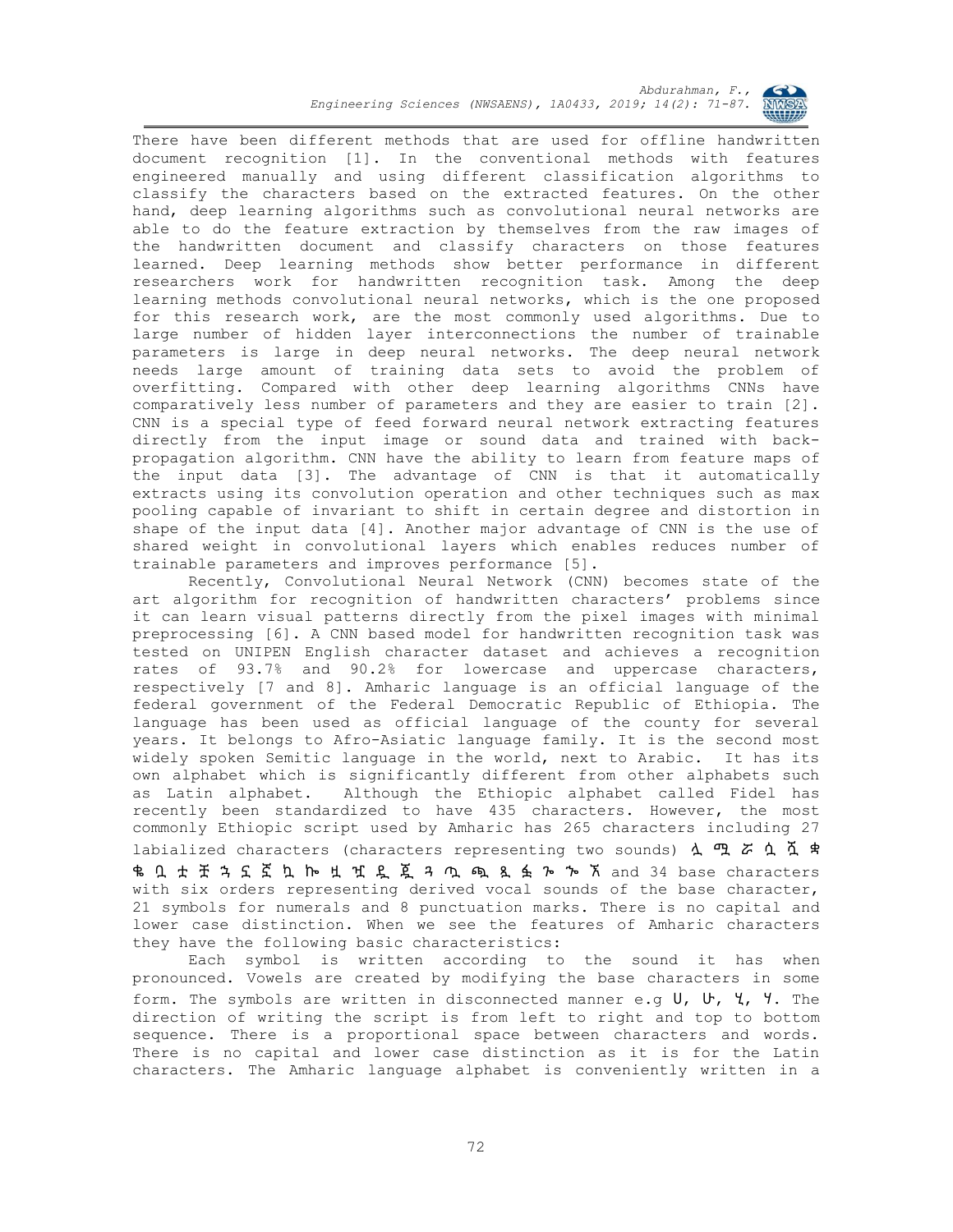

tabular form of seven columns as shown in Table 1 where each column corresponds to vocal sounds in the order of  $a$ ,  $u$ ,  $i$ ,  $a$ ,  $e$ ,  $e$ , and o  $[9]$ .

|   | ä order u order i order a order e order a order o order                                                                                                           |   |  |
|---|-------------------------------------------------------------------------------------------------------------------------------------------------------------------|---|--|
|   | $\boldsymbol{\nu}$ hä $\boldsymbol{\nu}$ -hu $\boldsymbol{\nu}$ -hi $\boldsymbol{\nu}$ -ha $\boldsymbol{\nu}$ -he $\boldsymbol{\nu}$ -ho- $\boldsymbol{\nu}$ -ho- |   |  |
|   | $\Lambda$ lä $\Lambda$ -lu $\Lambda$ li $\Lambda$ la $\Lambda$ le $\Lambda$ lə $\Lambda$ -lo                                                                      |   |  |
|   | $\mathbf{d}$ hä $\mathbf{d}$ hu $\mathbf{d}$ , hi $\mathbf{d}$ ha $\mathbf{d}$ , he $\mathbf{d}$ ha $\mathbf{d}$ ho                                               |   |  |
|   |                                                                                                                                                                   |   |  |
| ٠ |                                                                                                                                                                   | ٠ |  |
|   |                                                                                                                                                                   |   |  |

Figure 1. Part of the Amharic Alphabet

Several handwritten scriptures and documents written in this language are available on paper or on any other material. Converting the handwritten documents into digital forms helps us to process, share and store them in electronic form. The conventional way of converting the handwritten Amharic documents in to an electronic form, which is done by typing on the keyboard, is very time consuming, error prone and tedious. Due to the keyboard layout for Amharic characters which takes an average of two keystrokes to write one Amharic character, the conventional way of converting handwritten Amharic documents will be very difficult. This emphasizes the need for an automatic handwritten Amharic character recognition system which converts handwritten texts into machine–readable code that can be accepted by a computer for further processing.

Amharic handwriting recognition is challenging due to mainly two reasons. First, it has huge number of symbols compared to that of the alphabet system. Second, most characters are very similar in shape. This is because of the minimal modification performed to get order of a character. For instance,  $\eta$  comes from  $\eta$ ,  $\eta$  comes from  $\eta$ , and  $\upsilon$  comes from ሀ. Most core characters also show similarities to one another. One common feature is a mark of palatalization which sets off palatal  $\overline{\Lambda}$  from ሰ, ቸ from ተ, ጀ from ደ, ኘ from ነ and so on. The interclass variability is even minimal in case of handwritings where mostly these modifications are forgotten or placed at a wrong position. Lack of standard way of writing aggravates the problem by increasing the intra-class variability. Nowadays, it is becoming increasingly important to have information in digital format for increased efficiency in data storage, retrieval and to share information to users. Although a lot of work and research has been done for handwritten character recognition for other languages like English and Asian languages such as Japanese, Chinese and Korean, there is only a few research attempts at Amharic language.

A few works have been reported in scientific literature related to the recognition of Amharic printed and handwritten document recognition. In they develop a recognition system for Ethiopic script using direction field tensor mechanism [9]. They extract features manually and their spatial relationship. Since there is no standard database for Ethiopic text they use thirty pages scanned image from newspaper, books and clean printouts. The achieved performance for their system is 87%. They did not consider handwritten documents in their dataset. In they have used ANN approach for recognition of real life documents [10]. They collected their dataset from 'Addis Zemen' newspaper, Amharic Bible, 'Federal NegaritGazeta' newspaper and the fiction 'FikerEskeMekabir'. The generalized error rate is high and they achieve only 11.40% accuracy on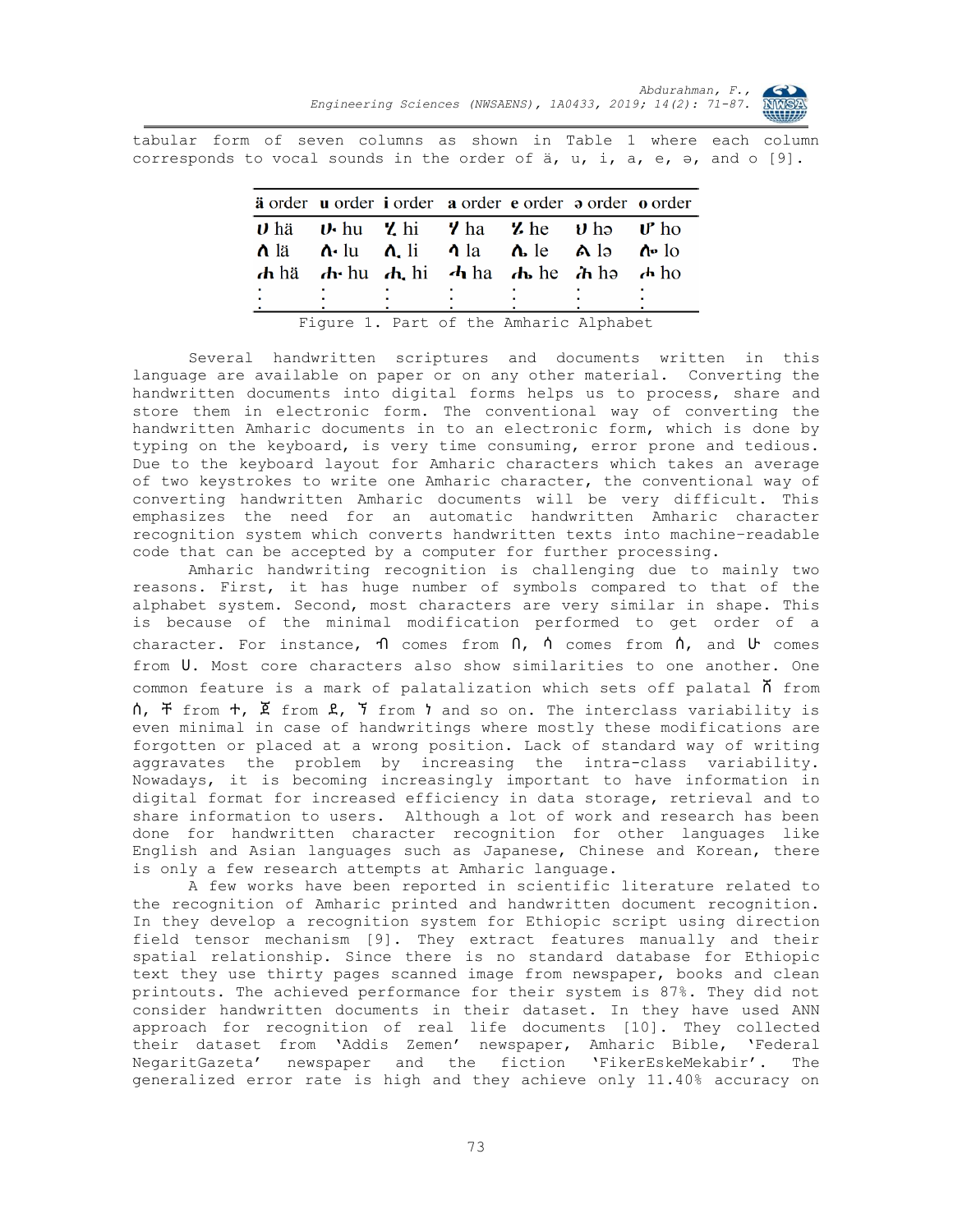

new test sets which is not satisfactory and the proposed system is trained with printed documents rather than handwritten. In they develop a system which uses a principal component and linear discriminant analysis followed by a decision directed acyclic graph based support vector machine based classifier [11]. Existing methods including those discussed above for Amharic document recognition systems, employ manually designed feature extractor and learned classifier and most of them use printed documents rather than handwritten. It is not easy to design an optimal feature extractor for a particular application. Hence, the performance of these algorithms is not satisfactory.

For languages other than Amharic there are a lot of works done with high performance rate of recognitions. In they propose shared-hiddenlayer deep convolutional neural network (SHL-CNN) for image character recognition [12]. The SHL-CNN model developed in this paper used to extract common features existed in different languages at its hidden and input layers. In the final softmax layer the SHL-CNN model learns features only from characters of the destination language. The performance of the SHL-CNN model is verified on both English and Chinese image character datasets, showing that the SHL-CNN can reduce recognition errors by 16-30% relatively compared with models trained by characters of only one language using conventional CNN, and by 35.7% relatively compared with state-of-the-art methods. A modified LeNet-5 which is one of common CNN model with special settings of the number of neurons in each layer and the connecting way between some layers is proposed by for offline handwritten English character recognition [8]. They used the UNIPEN dataset in their experiments and they achieve an accuracy of 93.7% and 90.2% for uppercase and lowercase English characters respectively. Authors in proposed handwritten recognition method for Chinese character based on relaxation convolutional neural network (R-CNN) and alternately trained relaxation convolutional neural network [13]. The relaxation convolutional layer in their model, unlike the traditional convolution layer, does not require neurons within a feature map to share the same convolutional kernel, endowing the neural network with more expressive power. Authors in applied multi-pooling and data augmentation with nonlinear transformation to a convolutional neural network (CNN) for multifont printed Chinese character recognition (PCCR) [14]. They propose a multi-pooling layer on top of the final convolutional layer; this approach is found to be robust to spatial layout variations and deformations in multi-font printed Chinese characters. Outstanding recognition rate of 94.38% is achieved by combining the multi-pooling and data augmentation techniques and 99.74% by applying the multi-pooling and data augmentation techniques with non-linear transformation jointly. In the authors proposed new techniques which can improve online Chinese handwritten character recognition [15].

They include techniques such as deformation, non-linear normalization, imaginary strokes, path signature and 8-directional features. The contribution in this work is twofold. First the integration of the new techniques added with the deep CNN enhances the performance of the recognition system. Second, the developed deep convolutional neural networks with diversity in their domain knowledge are combined using a hybrid serial-parallel strategy. A promising accuracy of 97.20% and 96.87% are achieved using CASIA-OLHWDB1.0 and CASIA-OLHWDB1.1 dataset for Chinese character respectively. In an effective method to analyze the recognition rate of handwritten Chinese character based on softmax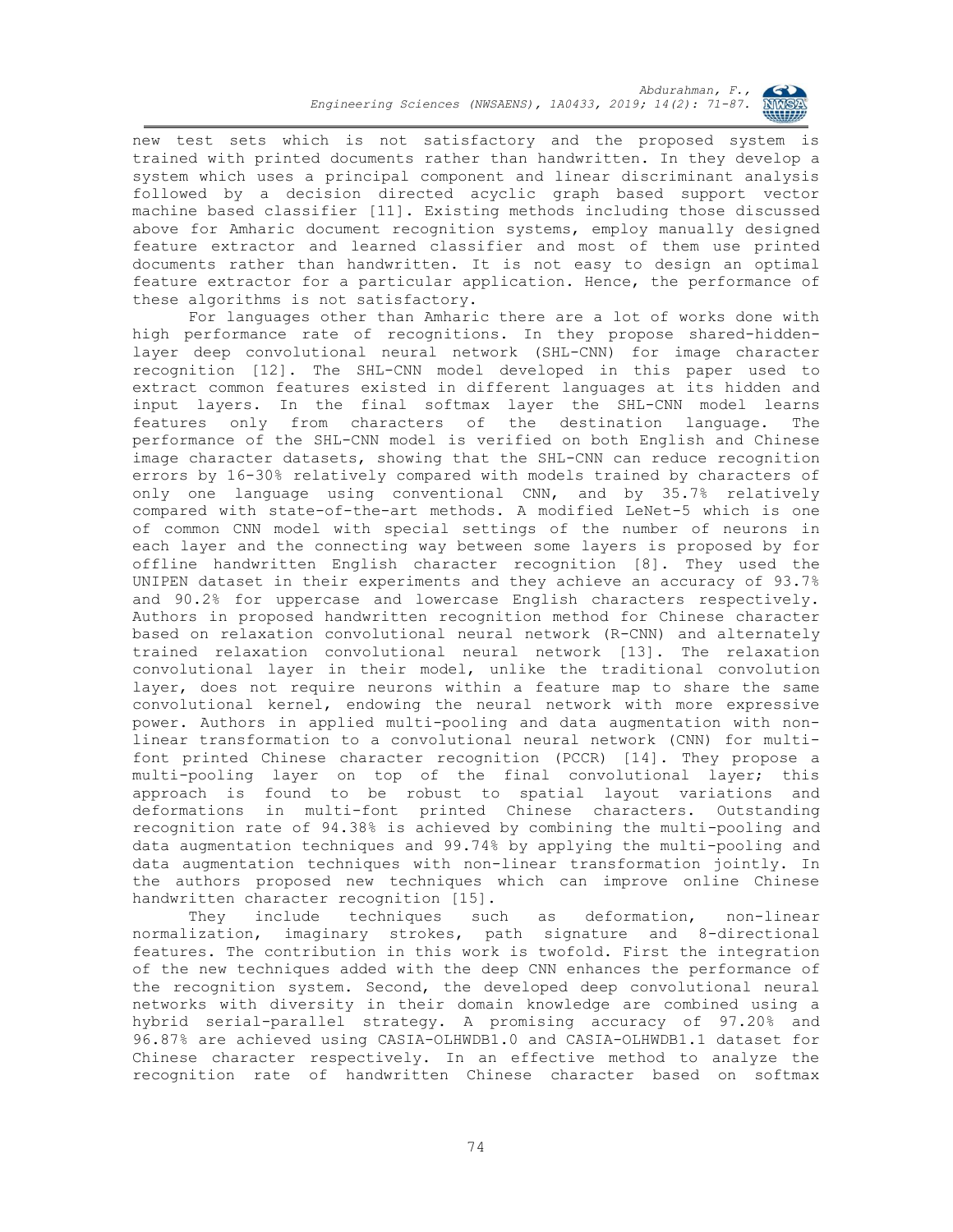

regression score of a high performance convolutional network is studied [16]. In authors proposed a deeper architecture of CNN algorithm by using streamlined version of GoogLeNet [17]. They used the ICDAR 2013 offline Chinese character recognition system competition dataset. With incorporation of traditional directional feature maps the proposed GoogLeNet models achieve an accuracy of 96.35% and 96.74% as single and ensemble models respectively. A handwritten Hangul character recognition system using deep convolutional neural network by proposing several novel techniques to increase the performance and training speed of the networks is done by [18]. In Malayalam handwritten character recognition using the convolutional neural network is developed and in their work they discussed the CNN is better than the conventional handcrafted feature extractor based systems [19]. Deep learning based large scale handwritten Devanagari character recognition is proposed by with focus on the use of dropout and dataset increment approach to increase the test accuracy of their deep learning model [20]. A combination of four different pattern analysis techniques is used to develop a powerful and efficient system for handwritten Telgu character recognition system is proposed by [21]. Their system embodies convolutional neural networks, principal component analysis, support vector machines and multi-classifier systems.

As compared to the handwritten automated character recognition system discussed above the Amharic character recognition system is the least studied subject both in the conventional handcrafted feature extractor based systems as well as deep learning based convolutional neural networks. In the proposed method, both the feature extraction and classification tasks are done through learning from labelled data. This method overcomes the problems faced by the existing methods. Visual recognition system using convolutional neural networks have shown a significant improvement in recent years [22]. Record-breaking results have been obtained using these methods. This has motivated the researcher to investigate the success of the CNN algorithms on this challenging problem. Visual recognition using convolutional neural networks enables us to train the complete system from end to end.

### **2. RESEARCH SIGNIFICANCE**

The automatic handwritten Amharic character recognition system can be used in the following applications.

- To digitize handwritten documents for analysis and archival purposes
- Postal mail sorting according to destination address
- **•** Bank cheque processing
- Bill processing
- Keying data to the computer (search data in a computer)
- Act as a pattern recognition challenge for students and researchers in Ethiopia

Introducing this novel paradigm to solve this challenging problem will have a significant impact in terms of technology transfer. The outcome of this research has a possibility to inspire other researchers to try different algorithms to solve these challenging problems which can improve the quality of our day to day life. The research will show the role of the modern artificial intelligence in solving challenging visual recognition tasks.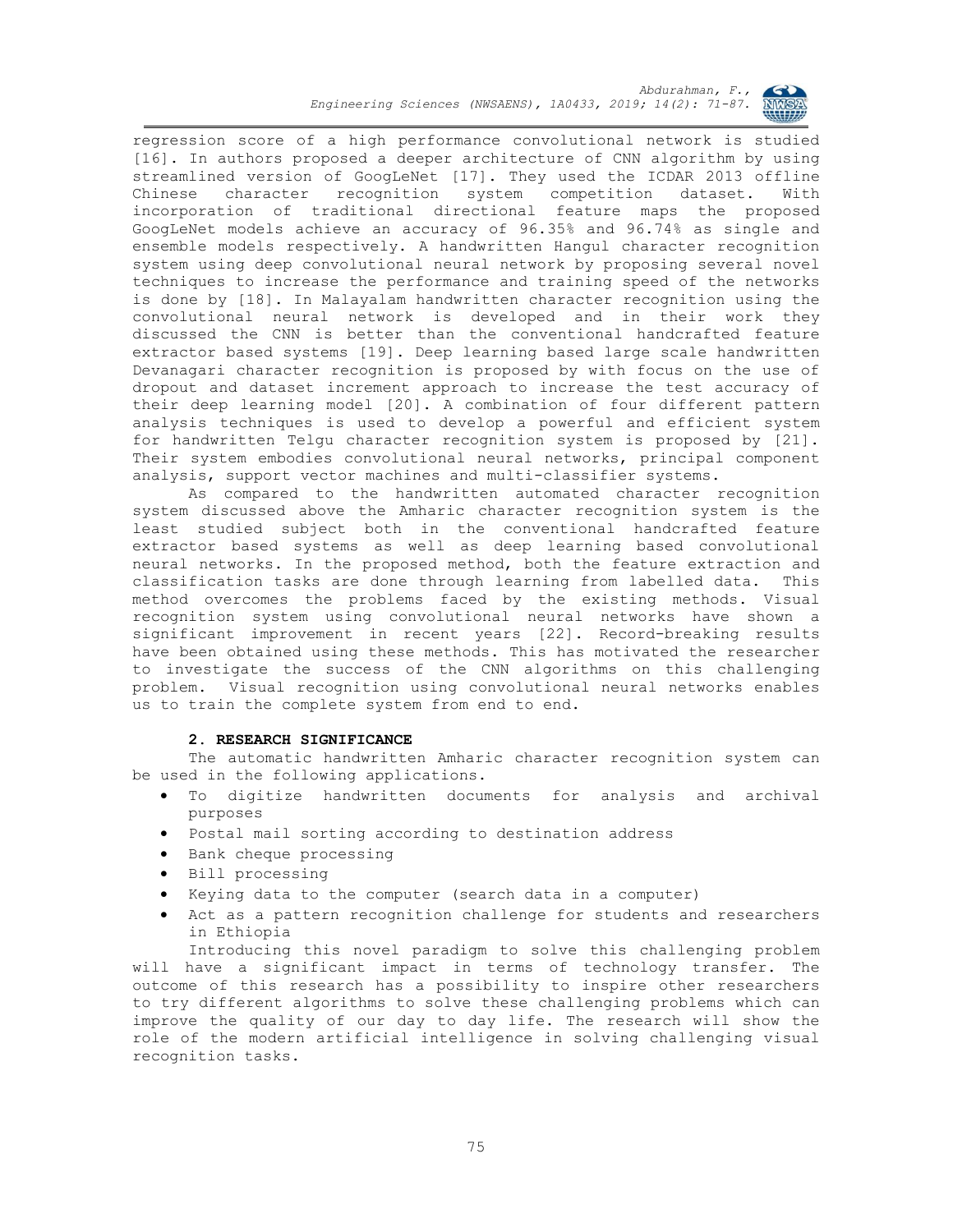

### **3. AMHARIC HANDWRITTEN CHARACTER RECOGNITION SYSTEM**

### **3.1. General Architecture**

In our proposed system we use convolutional neural networks for recognition of the handwritten Amharic characters. There are two major units in the system: the first one is preprocessing of collected data and segmentation of characters and the second one is extracting learnable features from character images and using those features for classification. Digitalization, noise removal, binarization, normalization and others belongs to the preprocessing step in the proposed system. In the segmentation step different segmentation methods are used such as line segmentation, word segmentation and character segmentation from the given scanned image of handwritten document to extract individual characters. The two essential components in recognition, feature extraction and classification, both are done in our CNN model.

- **Pre-processing Techniques:** Preprocessing is necessary for efficient recovery of the text information from scanned image. The processing algorithms employed on the scanned image depend on paper quality, resolution of the scanned image, the amount of skew in the image, the format and layout of the images and text and so on. For the proposed system digitization, noise removal, binarization, and normalization techniques are used at preprocessing stage.
- **Digitization:** For any offline handwritten recognition system the first task after collecting the handwritten document will be converting it in to electronic form. The data was collected from handwritings of persons who differ based on their age, education level and left handed or right handed individuals. The collected data on the prepared form was scanned using 332 dpi mobile phone scanner applications and prepare it for further pre-processing.
- **Noise Removal:** Sample scanned handwritten documents collected from different persons handwriting may contain noise that mainly arises due to, scanner quality, paper quality and quality issues when the person writes on white papers. The RGB image from the scanner is converted into gray image to reduce computation cost. In most character recognition tasks gray scale images are used to reduce the computational cost compared with RGB images. RGB images may have non uniform background or watermarks which makes it difficult to extract features without some kind of preprocessing. Figure 2 shows the original or raw image and the output of different preprocessing steps.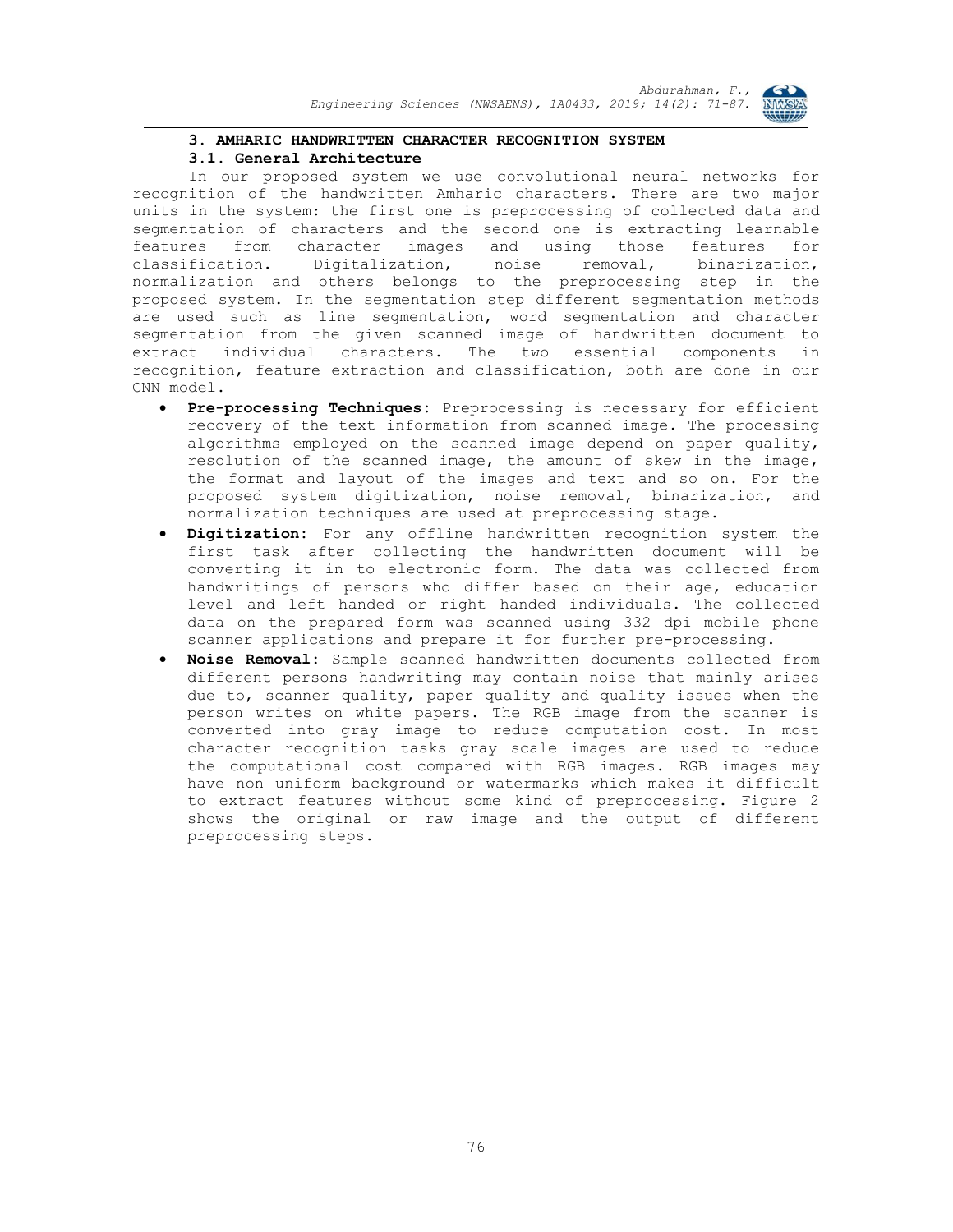



| $\epsilon$<br>$\overline{4}$<br>4.<br>$U -$<br>$\epsilon$<br>$\cup$<br>$\lambda_-$<br>$\lambda$<br>$\lambda$<br>$\lambda$<br>$\lambda$<br>í5<br>$n +$<br>ntz<br>$\sigma$<br>$\pi_1$<br>$+1$<br>$\pi_{\rm b}$<br>$\sigma\eta$<br>$00-$<br>ap<br>ay<br>qD<br><b>and</b><br>$U^{\mu}$<br>щ<br>LHG<br>w<br>4<br>$\mathbf{u}$<br>Ċ<br>۷<br>۷<br>$z_{\tau}$<br>ı<br>ے<br>h<br>ヶ<br>n<br>$\lambda$<br>$\uparrow$<br>$\mathcal{M}_{\mathcal{A}}$<br>$\pi$<br>万<br>$\overline{\phantom{a}}$<br>$\overline{\Omega}$<br>帀<br>$\overline{D}$<br>$\Rightarrow$<br>$+$<br>4<br>-t<br>$\Rightarrow$<br>$\Rightarrow$<br>$\sqrt{2}$<br>n<br>$\mathfrak{n}$<br>$\overline{ }$<br>$\sigma$<br>$\sim$<br>$\pi$<br>$\overline{n}$<br>$\overline{\Lambda}$<br>$\overline{n}$<br>$\overline{\eta}$<br>$\overline{\phantom{1}}$<br>$\pm$<br>$\overline{\phantom{a}}$<br>$4 -$<br>$^{+}$<br>$+$<br>t<br>$\frac{1}{2}$<br>$\overline{E}$<br>デ<br>$\overline{\tau}$<br>$\mp$<br><b>TE</b><br>$\rightarrow$<br><b>うん</b><br>47<br>$\epsilon$<br>$\mathcal{L}$<br>$\rightarrow$<br>$\overline{3}$<br>$\mathcal{L}$<br>$\varsigma$<br>$\mathbf{\acute{z}}$<br>$\mathcal{L}_{\mathcal{I}}$<br>$\frac{1}{2}$<br>Ξ<br>亏<br>$\overline{\mathbf{x}}$<br>$\overline{4}$<br>τ<br>乒<br>$\frac{1}{2}$<br>$\mathcal{L}_{\mathbf{L}}$<br>Su<br>S,<br>$\rightarrow$<br>矢<br>n<br>$\mathcal{A}$<br>n<br>$\sqrt{7}$<br>$\mathfrak{m}$<br>$4 -$<br>$\overline{\bf z}$<br>$\overline{7}$<br>玩<br>$\overline{\mathcal{R}}$<br>万<br>$\mathcal{F}_{\mathcal{F}^-}$<br>(a)<br>$\epsilon$<br>$\overline{4}$<br>LP<br>Ч.<br>$\cup$<br>$L_{\nu}$<br>$\cup$<br>$\lambda$<br>$\lambda$<br>$\lambda$<br>$\lambda$<br>$\lambda$<br>$\lambda$<br>B.<br>$\sqrt{h}$<br>边.<br>$d\eta$<br>$\uparrow$<br>$H_{\rm b}$<br>$\ddot{n}$<br>m<br>90<br>ay<br>or<br>$q\mathbf{v}$<br>$00-$<br>$a\overline{v}$<br>സ<br>LK.<br>$\overline{\boldsymbol{\varphi}}$<br>$U^+$<br>uL<br>$\mathcal{U}$<br>$\mu$<br>w<br>$\circ$<br>$4 -$<br>$\mathcal{L}% _{G}(\theta)=\mathcal{L}_{G}(\theta)$<br>4<br>$\subset$<br>i<br>$\epsilon$<br>h<br>h<br>$\eta$<br>$\lambda$<br>$h_{\rm b}$<br>$\lambda$<br>$\uparrow$<br>可<br>75<br>亓<br>乔<br>$\overline{n}$<br>n<br>$\pi$<br>毕<br>苯<br>$+$<br>$\div$<br>÷<br>$\ddot{\phi}$<br>\$<br>$\Lambda$<br>$\sqrt{ }$<br>$\rightarrow$<br>$\mathfrak{n}$<br>$\eta$<br>$\overline{a}$<br>$\sigma$<br>$\overline{\Lambda}$<br>$\overline{\phantom{1}}$<br>$\pi$<br>$\overline{\mathcal{F}_1}$<br>$\overline{75}$<br>$\pi$<br>$\pi$<br>$\rightarrow$<br>$\pm$<br>$4 -$<br>$\pm$<br>$\overline{\phantom{a}}$<br>$^{+}$<br>亡<br>乒<br>Ŧ<br>尹<br>舌<br>$\mp$<br>$\overline{E}$<br>下<br>$\kappa_{\rm T}$<br>$\rightarrow$<br>÷<br>47<br>$\mathcal{A}_{\mathbf{Z}}$<br>$\tau_{\rm z}$<br>$\mathcal{A}_{\mathcal{I}}$<br>3<br>$\mathcal{L}$<br>$\varsigma$<br>r<br>$\varsigma$<br>Ч<br>$\frac{1}{2}$<br>亏<br>$\overline{\mathcal{B}_2}$<br>$\overline{z}$<br>Ξ<br>$\tau_{\vec{L}}$<br>$\overline{\mathcal{S}}^{\mathsf{G}}$<br>$\overline{4}$<br>乞<br>S.<br>Ł.<br>$\frac{1}{2}$ | LP<br>$\lambda$<br>$\epsilon$<br>$q_{D}$<br>$\omega$<br>Ò<br>n<br>$\overline{\Lambda}$<br>圣<br>$\sqrt{ }$<br>$\overline{\pi}$<br>字<br>乒<br>÷<br>$\varsigma$<br>$\overline{\zeta^5}$<br>St.<br>$\curvearrowleft$ | $\cup$<br>$\lambda$<br>$+1$<br>00<br>w<br>ے<br>$\wedge$<br>$\pi$<br>$\leftarrow$<br>$\sqrt{ }$<br>$\pi$<br>$^{+}$<br>$\mp$<br>$\mathcal{A}_{\mathcal{I}}$<br>$\mathcal{L}_{\mathbb{Z}}$ | U<br>$\lambda$<br>$r + 1$<br>$CD^-$<br>$U^{\mu}$<br>$\frac{2}{T}$<br>$\wedge$<br>兀<br>$\neq$<br>$n -$<br>$\pi$<br>$\leftarrow$<br>王 | $\mathcal{L}$<br>$\lambda$<br>$n\nu$<br>an<br>$\ensuremath{\mathnormal{u_{L}}}$<br>$\mathcal{L}% _{G}=\mathcal{L}_{G}$<br>h<br>$\overline{n}$<br>÷<br>n<br>π<br>t | $\overline{4}$<br>$\lambda$<br>197<br>$a\eta$<br>$\mathcal{U}$<br>i<br>カ<br>$\overline{\sigma}$<br>S<br>$\eta$<br>7T | 4<br>$\lambda$<br>rh<br>ση.<br>$\mathcal{U}_\mathrm{c}$<br>i.<br>$r_{\rm b}$<br>$\overline{\Lambda}$<br>$-\epsilon$<br>$\sim$ | $L_{\nu}$<br>15<br>$\tilde{n}$<br>$g\omega$<br>$\mu\nu$<br>$\subset$<br>$\succ$<br>$\overline{D}$<br>$\frac{1}{2}$ |
|--------------------------------------------------------------------------------------------------------------------------------------------------------------------------------------------------------------------------------------------------------------------------------------------------------------------------------------------------------------------------------------------------------------------------------------------------------------------------------------------------------------------------------------------------------------------------------------------------------------------------------------------------------------------------------------------------------------------------------------------------------------------------------------------------------------------------------------------------------------------------------------------------------------------------------------------------------------------------------------------------------------------------------------------------------------------------------------------------------------------------------------------------------------------------------------------------------------------------------------------------------------------------------------------------------------------------------------------------------------------------------------------------------------------------------------------------------------------------------------------------------------------------------------------------------------------------------------------------------------------------------------------------------------------------------------------------------------------------------------------------------------------------------------------------------------------------------------------------------------------------------------------------------------------------------------------------------------------------------------------------------------------------------------------------------------------------------------------------------------------------------------------------------------------------------------------------------------------------------------------------------------------------------------------------------------------------------------------------------------------------------------------------------------------------------------------------------------------------------------------------------------------------------------------------------------------------------------------------------------------------------------------------------------------------------------------------------------------------------------------------------------------------------------------------------------------------------------------------------------------------------------------------------------------------------------------------------------------------------------------------------------------------|-----------------------------------------------------------------------------------------------------------------------------------------------------------------------------------------------------------------|-----------------------------------------------------------------------------------------------------------------------------------------------------------------------------------------|-------------------------------------------------------------------------------------------------------------------------------------|-------------------------------------------------------------------------------------------------------------------------------------------------------------------|----------------------------------------------------------------------------------------------------------------------|-------------------------------------------------------------------------------------------------------------------------------|--------------------------------------------------------------------------------------------------------------------|
|                                                                                                                                                                                                                                                                                                                                                                                                                                                                                                                                                                                                                                                                                                                                                                                                                                                                                                                                                                                                                                                                                                                                                                                                                                                                                                                                                                                                                                                                                                                                                                                                                                                                                                                                                                                                                                                                                                                                                                                                                                                                                                                                                                                                                                                                                                                                                                                                                                                                                                                                                                                                                                                                                                                                                                                                                                                                                                                                                                                                                          |                                                                                                                                                                                                                 |                                                                                                                                                                                         |                                                                                                                                     |                                                                                                                                                                   |                                                                                                                      |                                                                                                                               |                                                                                                                    |
|                                                                                                                                                                                                                                                                                                                                                                                                                                                                                                                                                                                                                                                                                                                                                                                                                                                                                                                                                                                                                                                                                                                                                                                                                                                                                                                                                                                                                                                                                                                                                                                                                                                                                                                                                                                                                                                                                                                                                                                                                                                                                                                                                                                                                                                                                                                                                                                                                                                                                                                                                                                                                                                                                                                                                                                                                                                                                                                                                                                                                          |                                                                                                                                                                                                                 |                                                                                                                                                                                         |                                                                                                                                     |                                                                                                                                                                   |                                                                                                                      |                                                                                                                               |                                                                                                                    |
|                                                                                                                                                                                                                                                                                                                                                                                                                                                                                                                                                                                                                                                                                                                                                                                                                                                                                                                                                                                                                                                                                                                                                                                                                                                                                                                                                                                                                                                                                                                                                                                                                                                                                                                                                                                                                                                                                                                                                                                                                                                                                                                                                                                                                                                                                                                                                                                                                                                                                                                                                                                                                                                                                                                                                                                                                                                                                                                                                                                                                          |                                                                                                                                                                                                                 |                                                                                                                                                                                         |                                                                                                                                     |                                                                                                                                                                   |                                                                                                                      |                                                                                                                               |                                                                                                                    |
|                                                                                                                                                                                                                                                                                                                                                                                                                                                                                                                                                                                                                                                                                                                                                                                                                                                                                                                                                                                                                                                                                                                                                                                                                                                                                                                                                                                                                                                                                                                                                                                                                                                                                                                                                                                                                                                                                                                                                                                                                                                                                                                                                                                                                                                                                                                                                                                                                                                                                                                                                                                                                                                                                                                                                                                                                                                                                                                                                                                                                          |                                                                                                                                                                                                                 |                                                                                                                                                                                         |                                                                                                                                     |                                                                                                                                                                   |                                                                                                                      |                                                                                                                               |                                                                                                                    |
|                                                                                                                                                                                                                                                                                                                                                                                                                                                                                                                                                                                                                                                                                                                                                                                                                                                                                                                                                                                                                                                                                                                                                                                                                                                                                                                                                                                                                                                                                                                                                                                                                                                                                                                                                                                                                                                                                                                                                                                                                                                                                                                                                                                                                                                                                                                                                                                                                                                                                                                                                                                                                                                                                                                                                                                                                                                                                                                                                                                                                          |                                                                                                                                                                                                                 |                                                                                                                                                                                         |                                                                                                                                     |                                                                                                                                                                   |                                                                                                                      |                                                                                                                               |                                                                                                                    |
|                                                                                                                                                                                                                                                                                                                                                                                                                                                                                                                                                                                                                                                                                                                                                                                                                                                                                                                                                                                                                                                                                                                                                                                                                                                                                                                                                                                                                                                                                                                                                                                                                                                                                                                                                                                                                                                                                                                                                                                                                                                                                                                                                                                                                                                                                                                                                                                                                                                                                                                                                                                                                                                                                                                                                                                                                                                                                                                                                                                                                          |                                                                                                                                                                                                                 |                                                                                                                                                                                         |                                                                                                                                     |                                                                                                                                                                   |                                                                                                                      |                                                                                                                               |                                                                                                                    |
|                                                                                                                                                                                                                                                                                                                                                                                                                                                                                                                                                                                                                                                                                                                                                                                                                                                                                                                                                                                                                                                                                                                                                                                                                                                                                                                                                                                                                                                                                                                                                                                                                                                                                                                                                                                                                                                                                                                                                                                                                                                                                                                                                                                                                                                                                                                                                                                                                                                                                                                                                                                                                                                                                                                                                                                                                                                                                                                                                                                                                          |                                                                                                                                                                                                                 |                                                                                                                                                                                         |                                                                                                                                     |                                                                                                                                                                   |                                                                                                                      |                                                                                                                               |                                                                                                                    |
|                                                                                                                                                                                                                                                                                                                                                                                                                                                                                                                                                                                                                                                                                                                                                                                                                                                                                                                                                                                                                                                                                                                                                                                                                                                                                                                                                                                                                                                                                                                                                                                                                                                                                                                                                                                                                                                                                                                                                                                                                                                                                                                                                                                                                                                                                                                                                                                                                                                                                                                                                                                                                                                                                                                                                                                                                                                                                                                                                                                                                          |                                                                                                                                                                                                                 |                                                                                                                                                                                         |                                                                                                                                     |                                                                                                                                                                   |                                                                                                                      |                                                                                                                               |                                                                                                                    |
|                                                                                                                                                                                                                                                                                                                                                                                                                                                                                                                                                                                                                                                                                                                                                                                                                                                                                                                                                                                                                                                                                                                                                                                                                                                                                                                                                                                                                                                                                                                                                                                                                                                                                                                                                                                                                                                                                                                                                                                                                                                                                                                                                                                                                                                                                                                                                                                                                                                                                                                                                                                                                                                                                                                                                                                                                                                                                                                                                                                                                          |                                                                                                                                                                                                                 |                                                                                                                                                                                         |                                                                                                                                     |                                                                                                                                                                   |                                                                                                                      |                                                                                                                               | $\mathcal{L}$                                                                                                      |
|                                                                                                                                                                                                                                                                                                                                                                                                                                                                                                                                                                                                                                                                                                                                                                                                                                                                                                                                                                                                                                                                                                                                                                                                                                                                                                                                                                                                                                                                                                                                                                                                                                                                                                                                                                                                                                                                                                                                                                                                                                                                                                                                                                                                                                                                                                                                                                                                                                                                                                                                                                                                                                                                                                                                                                                                                                                                                                                                                                                                                          |                                                                                                                                                                                                                 |                                                                                                                                                                                         |                                                                                                                                     |                                                                                                                                                                   |                                                                                                                      | $\pi$                                                                                                                         | $\overline{\sigma}$                                                                                                |
|                                                                                                                                                                                                                                                                                                                                                                                                                                                                                                                                                                                                                                                                                                                                                                                                                                                                                                                                                                                                                                                                                                                                                                                                                                                                                                                                                                                                                                                                                                                                                                                                                                                                                                                                                                                                                                                                                                                                                                                                                                                                                                                                                                                                                                                                                                                                                                                                                                                                                                                                                                                                                                                                                                                                                                                                                                                                                                                                                                                                                          |                                                                                                                                                                                                                 |                                                                                                                                                                                         |                                                                                                                                     |                                                                                                                                                                   | $^{+}$                                                                                                               | $\overline{\phantom{a}}$                                                                                                      | $4 -$                                                                                                              |
|                                                                                                                                                                                                                                                                                                                                                                                                                                                                                                                                                                                                                                                                                                                                                                                                                                                                                                                                                                                                                                                                                                                                                                                                                                                                                                                                                                                                                                                                                                                                                                                                                                                                                                                                                                                                                                                                                                                                                                                                                                                                                                                                                                                                                                                                                                                                                                                                                                                                                                                                                                                                                                                                                                                                                                                                                                                                                                                                                                                                                          |                                                                                                                                                                                                                 |                                                                                                                                                                                         |                                                                                                                                     | $\overline{\mathcal{L}}$                                                                                                                                          | F                                                                                                                    | $\overline{\boldsymbol{\tau}}$                                                                                                | 写                                                                                                                  |
|                                                                                                                                                                                                                                                                                                                                                                                                                                                                                                                                                                                                                                                                                                                                                                                                                                                                                                                                                                                                                                                                                                                                                                                                                                                                                                                                                                                                                                                                                                                                                                                                                                                                                                                                                                                                                                                                                                                                                                                                                                                                                                                                                                                                                                                                                                                                                                                                                                                                                                                                                                                                                                                                                                                                                                                                                                                                                                                                                                                                                          |                                                                                                                                                                                                                 |                                                                                                                                                                                         | $\mathcal{A}_{\mathcal{F}}$                                                                                                         | $\epsilon_{\rm L}$                                                                                                                                                | $\Rightarrow$                                                                                                        | $\mathcal{L}$                                                                                                                 | $\kappa_{7}$                                                                                                       |
|                                                                                                                                                                                                                                                                                                                                                                                                                                                                                                                                                                                                                                                                                                                                                                                                                                                                                                                                                                                                                                                                                                                                                                                                                                                                                                                                                                                                                                                                                                                                                                                                                                                                                                                                                                                                                                                                                                                                                                                                                                                                                                                                                                                                                                                                                                                                                                                                                                                                                                                                                                                                                                                                                                                                                                                                                                                                                                                                                                                                                          |                                                                                                                                                                                                                 |                                                                                                                                                                                         | y                                                                                                                                   | $\mathcal{L}$                                                                                                                                                     | $\varsigma$                                                                                                          | 8                                                                                                                             | 3                                                                                                                  |
|                                                                                                                                                                                                                                                                                                                                                                                                                                                                                                                                                                                                                                                                                                                                                                                                                                                                                                                                                                                                                                                                                                                                                                                                                                                                                                                                                                                                                                                                                                                                                                                                                                                                                                                                                                                                                                                                                                                                                                                                                                                                                                                                                                                                                                                                                                                                                                                                                                                                                                                                                                                                                                                                                                                                                                                                                                                                                                                                                                                                                          |                                                                                                                                                                                                                 | $\overline{q}$                                                                                                                                                                          | 乒                                                                                                                                   | 王                                                                                                                                                                 | $\vec{z}$                                                                                                            | $\overline{\mathbf{z}}$                                                                                                       | 写                                                                                                                  |
|                                                                                                                                                                                                                                                                                                                                                                                                                                                                                                                                                                                                                                                                                                                                                                                                                                                                                                                                                                                                                                                                                                                                                                                                                                                                                                                                                                                                                                                                                                                                                                                                                                                                                                                                                                                                                                                                                                                                                                                                                                                                                                                                                                                                                                                                                                                                                                                                                                                                                                                                                                                                                                                                                                                                                                                                                                                                                                                                                                                                                          |                                                                                                                                                                                                                 | 4                                                                                                                                                                                       | $\rightarrow$                                                                                                                       | $\mathcal{C}_{\text{L}}$                                                                                                                                          | $\mathcal{G}_1$                                                                                                      | $\mathcal{L}_{\omega}$                                                                                                        | $\mathcal{G}_t$                                                                                                    |
|                                                                                                                                                                                                                                                                                                                                                                                                                                                                                                                                                                                                                                                                                                                                                                                                                                                                                                                                                                                                                                                                                                                                                                                                                                                                                                                                                                                                                                                                                                                                                                                                                                                                                                                                                                                                                                                                                                                                                                                                                                                                                                                                                                                                                                                                                                                                                                                                                                                                                                                                                                                                                                                                                                                                                                                                                                                                                                                                                                                                                          |                                                                                                                                                                                                                 | $\mathfrak n$                                                                                                                                                                           | 4                                                                                                                                   | n                                                                                                                                                                 | $\mathcal{L}$                                                                                                        | $\boldsymbol{n}$                                                                                                              | 47                                                                                                                 |
|                                                                                                                                                                                                                                                                                                                                                                                                                                                                                                                                                                                                                                                                                                                                                                                                                                                                                                                                                                                                                                                                                                                                                                                                                                                                                                                                                                                                                                                                                                                                                                                                                                                                                                                                                                                                                                                                                                                                                                                                                                                                                                                                                                                                                                                                                                                                                                                                                                                                                                                                                                                                                                                                                                                                                                                                                                                                                                                                                                                                                          |                                                                                                                                                                                                                 | 万                                                                                                                                                                                       | ア                                                                                                                                   | 万                                                                                                                                                                 | $\overline{7}$                                                                                                       | $\overline{\mathcal{P}}\overline{\mathcal{U}}$                                                                                | 万                                                                                                                  |
|                                                                                                                                                                                                                                                                                                                                                                                                                                                                                                                                                                                                                                                                                                                                                                                                                                                                                                                                                                                                                                                                                                                                                                                                                                                                                                                                                                                                                                                                                                                                                                                                                                                                                                                                                                                                                                                                                                                                                                                                                                                                                                                                                                                                                                                                                                                                                                                                                                                                                                                                                                                                                                                                                                                                                                                                                                                                                                                                                                                                                          | $\overline{\phantom{a}}$                                                                                                                                                                                        |                                                                                                                                                                                         |                                                                                                                                     |                                                                                                                                                                   |                                                                                                                      |                                                                                                                               |                                                                                                                    |
|                                                                                                                                                                                                                                                                                                                                                                                                                                                                                                                                                                                                                                                                                                                                                                                                                                                                                                                                                                                                                                                                                                                                                                                                                                                                                                                                                                                                                                                                                                                                                                                                                                                                                                                                                                                                                                                                                                                                                                                                                                                                                                                                                                                                                                                                                                                                                                                                                                                                                                                                                                                                                                                                                                                                                                                                                                                                                                                                                                                                                          |                                                                                                                                                                                                                 |                                                                                                                                                                                         | $\overline{\nu}$                                                                                                                    | U<br>Ł                                                                                                                                                            | $\overline{a}$                                                                                                       | Ч,                                                                                                                            | LP<br>$\ddot{\theta}$                                                                                              |
|                                                                                                                                                                                                                                                                                                                                                                                                                                                                                                                                                                                                                                                                                                                                                                                                                                                                                                                                                                                                                                                                                                                                                                                                                                                                                                                                                                                                                                                                                                                                                                                                                                                                                                                                                                                                                                                                                                                                                                                                                                                                                                                                                                                                                                                                                                                                                                                                                                                                                                                                                                                                                                                                                                                                                                                                                                                                                                                                                                                                                          |                                                                                                                                                                                                                 |                                                                                                                                                                                         | $\lambda$                                                                                                                           | $\lambda$<br>$\lambda_{\!-}$                                                                                                                                      | $\lambda$                                                                                                            | $\lambda$                                                                                                                     | $\rightsquigarrow$<br>Ý,                                                                                           |
|                                                                                                                                                                                                                                                                                                                                                                                                                                                                                                                                                                                                                                                                                                                                                                                                                                                                                                                                                                                                                                                                                                                                                                                                                                                                                                                                                                                                                                                                                                                                                                                                                                                                                                                                                                                                                                                                                                                                                                                                                                                                                                                                                                                                                                                                                                                                                                                                                                                                                                                                                                                                                                                                                                                                                                                                                                                                                                                                                                                                                          |                                                                                                                                                                                                                 |                                                                                                                                                                                         | $\uparrow$                                                                                                                          | 几<br>ť                                                                                                                                                            | 雨                                                                                                                    | h                                                                                                                             | $\sqrt{2}$<br>ň                                                                                                    |
|                                                                                                                                                                                                                                                                                                                                                                                                                                                                                                                                                                                                                                                                                                                                                                                                                                                                                                                                                                                                                                                                                                                                                                                                                                                                                                                                                                                                                                                                                                                                                                                                                                                                                                                                                                                                                                                                                                                                                                                                                                                                                                                                                                                                                                                                                                                                                                                                                                                                                                                                                                                                                                                                                                                                                                                                                                                                                                                                                                                                                          |                                                                                                                                                                                                                 |                                                                                                                                                                                         | $\omega$                                                                                                                            | <b>UD</b><br>aq.                                                                                                                                                  | ay                                                                                                                   | οų,                                                                                                                           | фD<br>$q_{\rm D}$                                                                                                  |
|                                                                                                                                                                                                                                                                                                                                                                                                                                                                                                                                                                                                                                                                                                                                                                                                                                                                                                                                                                                                                                                                                                                                                                                                                                                                                                                                                                                                                                                                                                                                                                                                                                                                                                                                                                                                                                                                                                                                                                                                                                                                                                                                                                                                                                                                                                                                                                                                                                                                                                                                                                                                                                                                                                                                                                                                                                                                                                                                                                                                                          |                                                                                                                                                                                                                 |                                                                                                                                                                                         | $\boldsymbol{\omega}$                                                                                                               | Ę<br>щ                                                                                                                                                            | $\mathcal{U}$                                                                                                        | Щ                                                                                                                             | $\mu\nu$<br>$\boldsymbol{\omega}$                                                                                  |
|                                                                                                                                                                                                                                                                                                                                                                                                                                                                                                                                                                                                                                                                                                                                                                                                                                                                                                                                                                                                                                                                                                                                                                                                                                                                                                                                                                                                                                                                                                                                                                                                                                                                                                                                                                                                                                                                                                                                                                                                                                                                                                                                                                                                                                                                                                                                                                                                                                                                                                                                                                                                                                                                                                                                                                                                                                                                                                                                                                                                                          |                                                                                                                                                                                                                 |                                                                                                                                                                                         | ے                                                                                                                                   | $\mathcal{L}_{\mu\nu}$<br>ሪ                                                                                                                                       | $\mathcal{C}$                                                                                                        | $\pmb{\mathcal{L}}$                                                                                                           | $\subset$<br>9                                                                                                     |
|                                                                                                                                                                                                                                                                                                                                                                                                                                                                                                                                                                                                                                                                                                                                                                                                                                                                                                                                                                                                                                                                                                                                                                                                                                                                                                                                                                                                                                                                                                                                                                                                                                                                                                                                                                                                                                                                                                                                                                                                                                                                                                                                                                                                                                                                                                                                                                                                                                                                                                                                                                                                                                                                                                                                                                                                                                                                                                                                                                                                                          |                                                                                                                                                                                                                 |                                                                                                                                                                                         | $\lambda$                                                                                                                           | ん<br>$\uparrow$                                                                                                                                                   | $\boldsymbol{\eta}$                                                                                                  | $r_{\rm b}$                                                                                                                   | $\overline{c}$<br>Z                                                                                                |
|                                                                                                                                                                                                                                                                                                                                                                                                                                                                                                                                                                                                                                                                                                                                                                                                                                                                                                                                                                                                                                                                                                                                                                                                                                                                                                                                                                                                                                                                                                                                                                                                                                                                                                                                                                                                                                                                                                                                                                                                                                                                                                                                                                                                                                                                                                                                                                                                                                                                                                                                                                                                                                                                                                                                                                                                                                                                                                                                                                                                                          |                                                                                                                                                                                                                 |                                                                                                                                                                                         | $\pi$                                                                                                                               | $\pi$<br>75.                                                                                                                                                      | $\overline{\gamma}$                                                                                                  | $\pi$                                                                                                                         | $\overline{D}$<br>$\pi$                                                                                            |
|                                                                                                                                                                                                                                                                                                                                                                                                                                                                                                                                                                                                                                                                                                                                                                                                                                                                                                                                                                                                                                                                                                                                                                                                                                                                                                                                                                                                                                                                                                                                                                                                                                                                                                                                                                                                                                                                                                                                                                                                                                                                                                                                                                                                                                                                                                                                                                                                                                                                                                                                                                                                                                                                                                                                                                                                                                                                                                                                                                                                                          |                                                                                                                                                                                                                 |                                                                                                                                                                                         | ¢                                                                                                                                   | ф<br>$\bf \bm{\div}$                                                                                                                                              | Þ                                                                                                                    | ф                                                                                                                             | 名<br>学                                                                                                             |
|                                                                                                                                                                                                                                                                                                                                                                                                                                                                                                                                                                                                                                                                                                                                                                                                                                                                                                                                                                                                                                                                                                                                                                                                                                                                                                                                                                                                                                                                                                                                                                                                                                                                                                                                                                                                                                                                                                                                                                                                                                                                                                                                                                                                                                                                                                                                                                                                                                                                                                                                                                                                                                                                                                                                                                                                                                                                                                                                                                                                                          |                                                                                                                                                                                                                 |                                                                                                                                                                                         | $\Lambda$                                                                                                                           | $\sim$<br>n                                                                                                                                                       | $\eta$                                                                                                               | $\mathfrak{c}$                                                                                                                | $\boldsymbol{\eta}$<br>$\sqrt{ }$                                                                                  |
|                                                                                                                                                                                                                                                                                                                                                                                                                                                                                                                                                                                                                                                                                                                                                                                                                                                                                                                                                                                                                                                                                                                                                                                                                                                                                                                                                                                                                                                                                                                                                                                                                                                                                                                                                                                                                                                                                                                                                                                                                                                                                                                                                                                                                                                                                                                                                                                                                                                                                                                                                                                                                                                                                                                                                                                                                                                                                                                                                                                                                          |                                                                                                                                                                                                                 |                                                                                                                                                                                         | $\pi$<br>$\leftarrow$                                                                                                               | $\bar{n}$<br>π<br>E<br>t                                                                                                                                          | $\overline{\eta}$<br>Ļ                                                                                               | ک<br>$\overline{\phantom{a}}$                                                                                                 | ř<br>$\overline{\phantom{a}}$<br>乒<br>₽                                                                            |
|                                                                                                                                                                                                                                                                                                                                                                                                                                                                                                                                                                                                                                                                                                                                                                                                                                                                                                                                                                                                                                                                                                                                                                                                                                                                                                                                                                                                                                                                                                                                                                                                                                                                                                                                                                                                                                                                                                                                                                                                                                                                                                                                                                                                                                                                                                                                                                                                                                                                                                                                                                                                                                                                                                                                                                                                                                                                                                                                                                                                                          |                                                                                                                                                                                                                 |                                                                                                                                                                                         | $\mp$                                                                                                                               | $\overline{\mathcal{E}}$<br>邪                                                                                                                                     | P                                                                                                                    | $\overline{\mathcal{C}}$                                                                                                      | 写<br>Ŧ                                                                                                             |
|                                                                                                                                                                                                                                                                                                                                                                                                                                                                                                                                                                                                                                                                                                                                                                                                                                                                                                                                                                                                                                                                                                                                                                                                                                                                                                                                                                                                                                                                                                                                                                                                                                                                                                                                                                                                                                                                                                                                                                                                                                                                                                                                                                                                                                                                                                                                                                                                                                                                                                                                                                                                                                                                                                                                                                                                                                                                                                                                                                                                                          |                                                                                                                                                                                                                 |                                                                                                                                                                                         | $\mathcal{A}_{\mathcal{T}}$                                                                                                         | $\mathcal{A}_{\mathbf{Z}}$<br>$\epsilon$                                                                                                                          | ゥ                                                                                                                    | $\tau_{\rm Z}$                                                                                                                | $\boldsymbol{\gamma}$<br>$\prec$                                                                                   |
|                                                                                                                                                                                                                                                                                                                                                                                                                                                                                                                                                                                                                                                                                                                                                                                                                                                                                                                                                                                                                                                                                                                                                                                                                                                                                                                                                                                                                                                                                                                                                                                                                                                                                                                                                                                                                                                                                                                                                                                                                                                                                                                                                                                                                                                                                                                                                                                                                                                                                                                                                                                                                                                                                                                                                                                                                                                                                                                                                                                                                          |                                                                                                                                                                                                                 |                                                                                                                                                                                         | $\mathcal{L}_{\mathbb{Z}}$                                                                                                          | $\mathcal{L}$<br>y                                                                                                                                                | $\varsigma$                                                                                                          | F                                                                                                                             | $\overline{\mathbf{3}}$<br>ኇ                                                                                       |
|                                                                                                                                                                                                                                                                                                                                                                                                                                                                                                                                                                                                                                                                                                                                                                                                                                                                                                                                                                                                                                                                                                                                                                                                                                                                                                                                                                                                                                                                                                                                                                                                                                                                                                                                                                                                                                                                                                                                                                                                                                                                                                                                                                                                                                                                                                                                                                                                                                                                                                                                                                                                                                                                                                                                                                                                                                                                                                                                                                                                                          |                                                                                                                                                                                                                 |                                                                                                                                                                                         | $\overline{\mathcal{F}}$                                                                                                            | $\tau_{\hspace{-1.1mm}{}^+}$<br>M                                                                                                                                 | 亏                                                                                                                    | प्                                                                                                                            | $\overline{\mathfrak{p}}$<br>주                                                                                     |
|                                                                                                                                                                                                                                                                                                                                                                                                                                                                                                                                                                                                                                                                                                                                                                                                                                                                                                                                                                                                                                                                                                                                                                                                                                                                                                                                                                                                                                                                                                                                                                                                                                                                                                                                                                                                                                                                                                                                                                                                                                                                                                                                                                                                                                                                                                                                                                                                                                                                                                                                                                                                                                                                                                                                                                                                                                                                                                                                                                                                                          |                                                                                                                                                                                                                 |                                                                                                                                                                                         | $\times$                                                                                                                            | 钇<br>$\frac{1}{2}$                                                                                                                                                | $\approx$                                                                                                            | ⊱.                                                                                                                            | $\overline{\mathcal{F}}_t$<br>×                                                                                    |
|                                                                                                                                                                                                                                                                                                                                                                                                                                                                                                                                                                                                                                                                                                                                                                                                                                                                                                                                                                                                                                                                                                                                                                                                                                                                                                                                                                                                                                                                                                                                                                                                                                                                                                                                                                                                                                                                                                                                                                                                                                                                                                                                                                                                                                                                                                                                                                                                                                                                                                                                                                                                                                                                                                                                                                                                                                                                                                                                                                                                                          | S,<br>矢                                                                                                                                                                                                         |                                                                                                                                                                                         | $\bm{\gamma}$                                                                                                                       | $\mathcal{P}^-$<br>n                                                                                                                                              | $\mathcal{A}% _{l}\left( t\right)$                                                                                   | $\boldsymbol{n}$                                                                                                              | $\sqrt{7}$<br>S                                                                                                    |
| $\frac{2}{3}$<br>$\mathcal{A}$<br>$\gamma$<br>n<br>n<br>$\leftarrow$<br>S<br>4                                                                                                                                                                                                                                                                                                                                                                                                                                                                                                                                                                                                                                                                                                                                                                                                                                                                                                                                                                                                                                                                                                                                                                                                                                                                                                                                                                                                                                                                                                                                                                                                                                                                                                                                                                                                                                                                                                                                                                                                                                                                                                                                                                                                                                                                                                                                                                                                                                                                                                                                                                                                                                                                                                                                                                                                                                                                                                                                           |                                                                                                                                                                                                                 |                                                                                                                                                                                         | 万                                                                                                                                   | プー<br>万                                                                                                                                                           | $\overline{7}$                                                                                                       | $\overline{\boldsymbol{n}}$                                                                                                   | ķ<br>万                                                                                                             |
| Ŧ.<br>$\overline{7}$<br>$\overline{\mathbf{z}}$<br>$\overline{\mathcal{D}}$<br>万<br>$\mathcal{P}_{\mathcal{P}^-}$<br>$\mathcal{\tilde{P}}_{L}$                                                                                                                                                                                                                                                                                                                                                                                                                                                                                                                                                                                                                                                                                                                                                                                                                                                                                                                                                                                                                                                                                                                                                                                                                                                                                                                                                                                                                                                                                                                                                                                                                                                                                                                                                                                                                                                                                                                                                                                                                                                                                                                                                                                                                                                                                                                                                                                                                                                                                                                                                                                                                                                                                                                                                                                                                                                                           |                                                                                                                                                                                                                 |                                                                                                                                                                                         |                                                                                                                                     |                                                                                                                                                                   |                                                                                                                      |                                                                                                                               |                                                                                                                    |

 $(c)$  (d) Figure 2. a) Original image b) Gray scale image c) After noise removal d) Binary image

### **3.2. Architecture of Proposed System**

An image with dimension of MxMxC where M is the height and width is given as input to the convolution layer of convolutional neural networks. The C stands for channel which 1 for gray scale and 3 for RGB images. A CNN consists of a number of layers (convolutional layers, pooling layers, fully connected layers). The convolutional layer will have K filters (kernels) of NxNxR where N is height and width of filter (kernels) and R is the channel. The convolution operation is done by convolving the filters (kernels) with the image giving feature maps as an output of the convolution operation. The size of the output feature map will be M-N+1. The next layer after the convolution layer is the max or average pooling operation which will decrease the size of the input feature maps based on the pooling size. Any number of fully connected layers will be added after the convolution and pooling layers of the network. The salient features from the input image are extracted during the convolution operation. Then, the convolutional layer applies its activation function to add non linearity to its output. We use RELU as an activation function to the output of every convolution layer. The ReLU [23 and 24] increases the nonlinear properties of the decision function and of the overall network without affecting the receptive fields of the convolution layer.

The pooling operation after each convolution layer takes a small window and subsamples it using either by taking the maximum value from the window or the average pixel values in the window producing a single output. The pooling layer makes the CNN capable to invariance to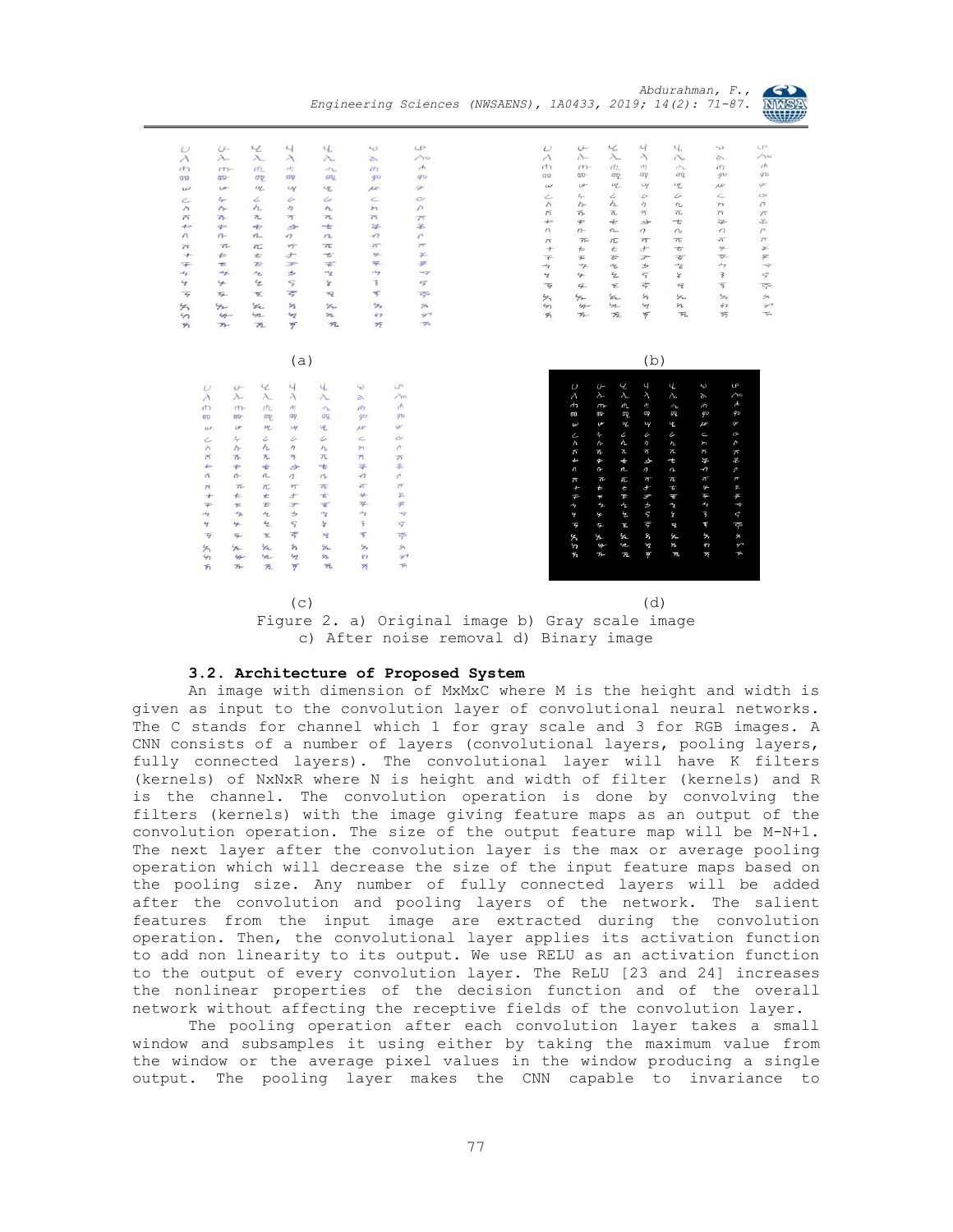distortion. In our proposed system we use a max pooling layer with 2x2 pixel window. A fully connected layer takes all neurons in the previous layer and connects it to every single neuron it has. Fully connected layers are not spatially located anymore (you can visualize them as onedimensional), so there can be no convolutional layers after a fully connected layer. Figure 3 shown the proposed CNN architecture for Amharic handwritten character recognition that describe as follow: INPUT ---- >CONV---->RELU------ >CONV --->RELU ----> MAX POOL ----> CONV ----> RELU ----> MAX POOL ----> CONV ----> RELU ---> MAX POOL ---> CONV ----> RELU - --> MAX POOL ---> FC ---> RELU ----> FC----- > Softmax.



Figure 3. The proposed CNN architecture for Amharic handwritten character recognition

The first and the second convolution layers have 64 filters of size 5x5, the next two conv layers have 64 filters with size 3x3 and the last conv layer has 32 filters with kernel size of 3x3. The second important layer in convolutional neural networks is the pooling layer. This layer simply acts as a downsampling filter. After the second conv layer a maxpooling with 2x2 pixel window is used. After this polling layer we have 3 conv---- > max pool layers with 3x3 kernel size for the convolution layer and 2x2 pixel window for the pooling layer. The size of the convolution filters is initialized based on experimental results. Experimentally select filter sizes for each conv layer by seeing the performance improvement of the network during training and validation. After each convolution layer the RELU activation function is used. The rectifier activation function is used to add non linearity to the network. Figure 4 shows the code snippet for the layers of the CNN for the proposed model. The Flatten layer is use to convert the final feature map, which is an output from the last max pooling layer, into a one single 1D vector. This flattening step is needed so that you can make use of fully connected layers after some convolutional/maxpool layers.

In the end the features in two fully-connected (Dense) layers which is just artificial neural networks (ANN) classifier is used. In the last fully connected layer (Dense (265, activation="softmax")) the net outputs distribution of probability of each class. Dropout is a regularization method, where a proportion of nodes in the layer are randomly ignored (setting their weights to zero) for each training sample. This drops randomly a proportion of the network and forces the network to learn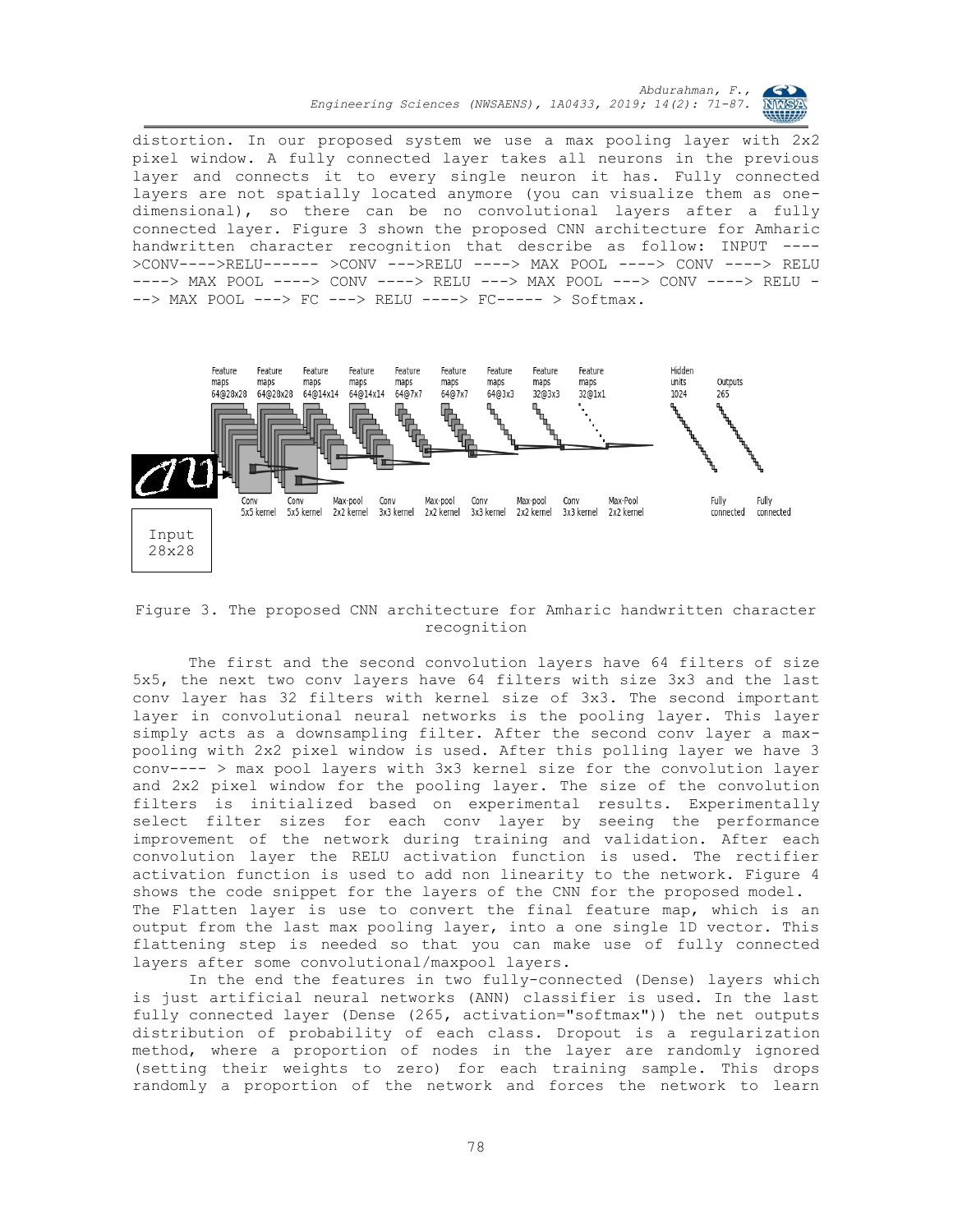

features in a distributed way. This technique also improves generalization and reduces the problem of overfitting. A dropout of 0.5 at the last fully connected layer is used. The RMSprop optimizer to update filter weights and improve algorithm functionality is used. The default setting of this optimizer since it is recommended to use the default setting in the documentation is used. Batch size of 70 and run the network for 70 epochs is used. The batch size and the number of epochs are selected based on the best performance measurement values of the proposed CNN network during experimental set up. Python programming language with keras deep learning library with theano backend on CPU was used during the development of the convolutional neural network architecture. Image processing libraries designed for python such as numpy, opencv2, skyimage used for processing the input image for the conv net.

```
1 model = Sequential()
 \overline{2}3 model.add(Convolution2D(64, (5,5), border mode='same', input shape=(input shape)))
 4 model.add(Activation('relu'))
 \overline{5}6 model.add(Convolution2D(64, (5, 5), border mode='same'))
 7 model.add(Activation('relu'))
8 model.add(MaxPooling2D(pool_size=(2, 2)))
 \circ10 model.add(Convolution2D(64, (3, 3), border mode='same'))
11 model.add(Activation('relu'))
12 model.add(MaxPooling2D(pool size=(2, 2)))
1314 model.add(Convolution2D(64, (3, 3), border mode='same'))
15 model.add (Activation ('relu'))
16 model.add (MaxPooling2D (pool size=(2, 2)))
1718 model.add(Convolution2D(32, (3, 3), border_mode='same'))
19 model.add (Activation ('relu'))
20 model.add (MaxPooling2D (pool size=(2, 2)))
21
22 model.add(Flatten())
23 model.add (Dense (1024))
24 model.add(Activation('relu'))
25 model.add (Dropout (0.5))
26 model.add (Dense (num_classes))
27 model.add (Activation ('softmax'))
```
Figure 4. Code snippet for the proposed CNN model

# **3.3. Data Collection and Preparation**

In research like character recognition for handwritten documents using deep neural networks, the primary task is collecting required data and preparing it for further processing. The Amharic character benchmark dataset is still not available for the research community in public and this was the major challenge during this research work. Since the research is dealing with pattern recognition, or more specifically character recognition, the data collected are of two types. The first being data for training the convolutional neural network (recognition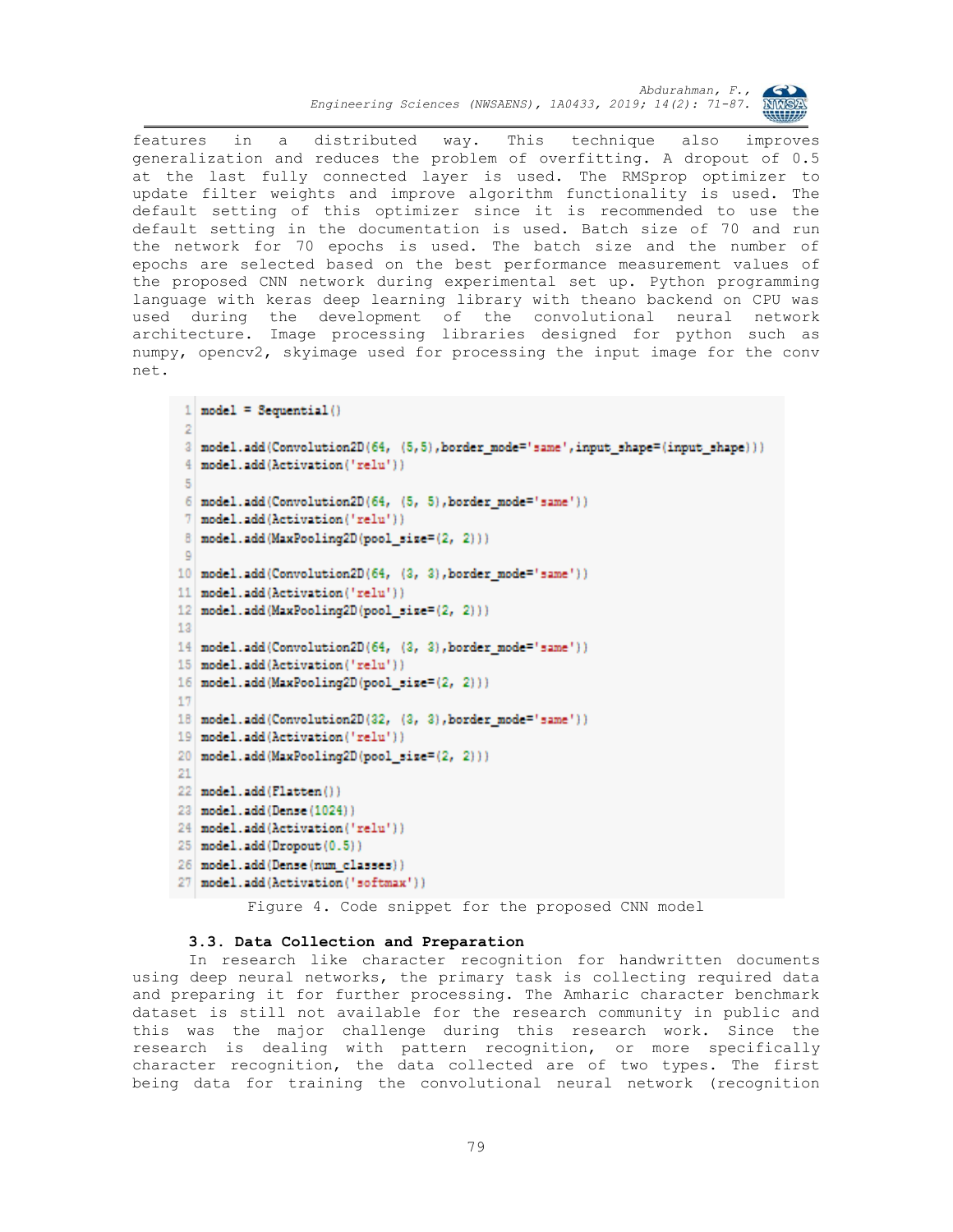

engine), the second will be for testing the performance of the CNN model. The Amharic Handwritten Character dataset used in our system is created by collecting the variety of handwritten Amharic characters from hand writings of different individuals from diverse fields. 500 dataset for each character were collected and having (500x265) 132500 datasets in total. The data was collected from 250 persons who write each character 2 times in a white paper. The selected individuals can write the Amharic alphabet randomly with different educational background and different age ranges. Each individual wrote each character on the forms shown in figure 5.

We divided this dataset in two groups: 20 percent for validation/testing and the remaining for training our system. Handwritten documents are then scanned with 332 dpi Samsung galaxy note 4 CamScanner mobile application and cropped for individual characters with a size of 28x28 pixels and pre-processed before feeding it to the CNN using semiautomated algorithm. The collected data was labelled based on the 265 classes for each character by using integer values {0 to 264} for each class of the character. The disadvantage of convolutional neural network is its rapacious appetite for labelled training data. Hence, real-world data collection and applying image pre-processing methods are needed to make the system more robust and efficient. A large handwritten character dataset has been collected in our work and labelled to train as well as to evaluate the system performance compared with other researcher works for Amharic character recognition system.

| υ                          | v                         | z   | Y  | ሄ                  | v   | U | o         | ዉ  |    |                |   | œ  | ዎ                        |
|----------------------------|---------------------------|-----|----|--------------------|-----|---|-----------|----|----|----------------|---|----|--------------------------|
| Λ                          | ሎ                         | ሊ   | 4  | ሌ                  | ል   | ሎ | о         | o٠ | ዔ  | ą              | ዔ | ۵  | ۶                        |
| ሐ                          | ሔ                         | ሒ   | ሓ  | ሔ                  | ሕ   | ሖ | н         | H. | H. | н              | ĸ | H  | ĸ                        |
| æ                          | <b>a</b> p-               | ሚ   | σq | ሜ                  | ም   | ሞ | 'n        | ᡝᢪ | ዢ  | ٦r             | œ | ዥ  | m                        |
| $\boldsymbol{\mathcal{P}}$ | $\boldsymbol{\mathit{w}}$ | ખ   | ખ  | ખ                  | ייז | ሦ | ę         | ę  | ዪ  | s              | e | e  | ዮ                        |
| ረ                          | ሩ                         | ሪ   | ı  | ሬ                  | c   | c | ደ         | 朵  | 崼  | Ą              | ዱ | e  | ዶ                        |
| Λ                          | ሱ                         | ሊ   | ሳ  | ሴ                  | ስ   | Ô | K         | ጁ  | Æ, | স              | ĸ | Æ. | ×                        |
| π                          | ሹ                         | ሺ   | ሻ  | ሼ                  | ሽ   | ሾ | 7         | ÷  | 2. | و              | 2 | -7 | ÷                        |
| ቀ                          | ቁ                         | ቂ   | ቃ  | Ф                  | ቅ   | ቆ | ጠ         | ጡ  | m. | ጣ              | ጤ | ጥ  | æ                        |
| $\mathbf{u}$               | Ռ                         | ቢ   | ባ  | ቤ                  | ብ   | U | æ         | æ  | æ  | æ              | æ | ጭ  | œ                        |
| ក                          | ቩ                         | 'n. | ក  | ቬ                  | ٠ñ  | ក | А         | ۶. | ٨. | A              | 夊 | ×  | A                        |
| ተ                          | ቱ                         | 士   | ታ  | もんじょう しょうしょう せんしょう | ት   | ቶ | я         | я. | 8. | я              | ጹ | ×  | я                        |
| 干                          | 弔                         | Ŧ   | ヂ  | 弔                  | ች   | ¥ | θ         | ፁ  | 2. | 4              | 2 | ò  | ۶                        |
| ÷                          | ኍ                         | 2   | ۶  | ኄ                  | n   | ኆ | ፌ         | 4. | ፌ  | 4.             | ፌ | ፍ  | G.                       |
| r                          | Y.                        | Ł   | ና  | ኔ                  | P,  | ኖ | $^{\tau}$ | F  | τ  | ச              | Έ | т  | $\overline{\phantom{a}}$ |
| т                          | ኙ                         | Ŧ.  | ኛ  | Ŧ.                 | ኝ   | ኞ | ሏ         | ሟ  | z  | 立              | 页 | *  | 也                        |
| አ                          | ኡ                         | አ.  | ኣ  | ኤ                  | λ   | አ | a         | 丈  | 关  | A              | ε | 賓  | w                        |
| ħ                          | 'n                        | ħ.  | 'n | ħ.                 | ħ   | þ | h-        | κ  | ዴ  | 买              | Ą | ዉ  | 65).                     |
| 'n                         | ኹ                         | 'n. | ኻ  | ኼ                  | ħ   | ኸ | 8.        | 丢  | 70 | ≁              | х | 且  |                          |
|                            | Form A<br>(a)             |     |    |                    |     |   |           |    |    | $(b)$ Form $B$ |   |    |                          |

Figure 5. Data collection forms for Amharic characters

# **3.4. Challenges in Amharic Character Recognition**

The challenges in handwritten character recognition vary among different languages due to distinct shape, strokes and numbers of characters. In Amharic script there are characters which have similar structure which differs with each other with a little curve, line and strokes and this becomes even more challenging since such structural variations are forgotten during handwriting. Some examples of two different characters written similarly are shown in figure 6. The other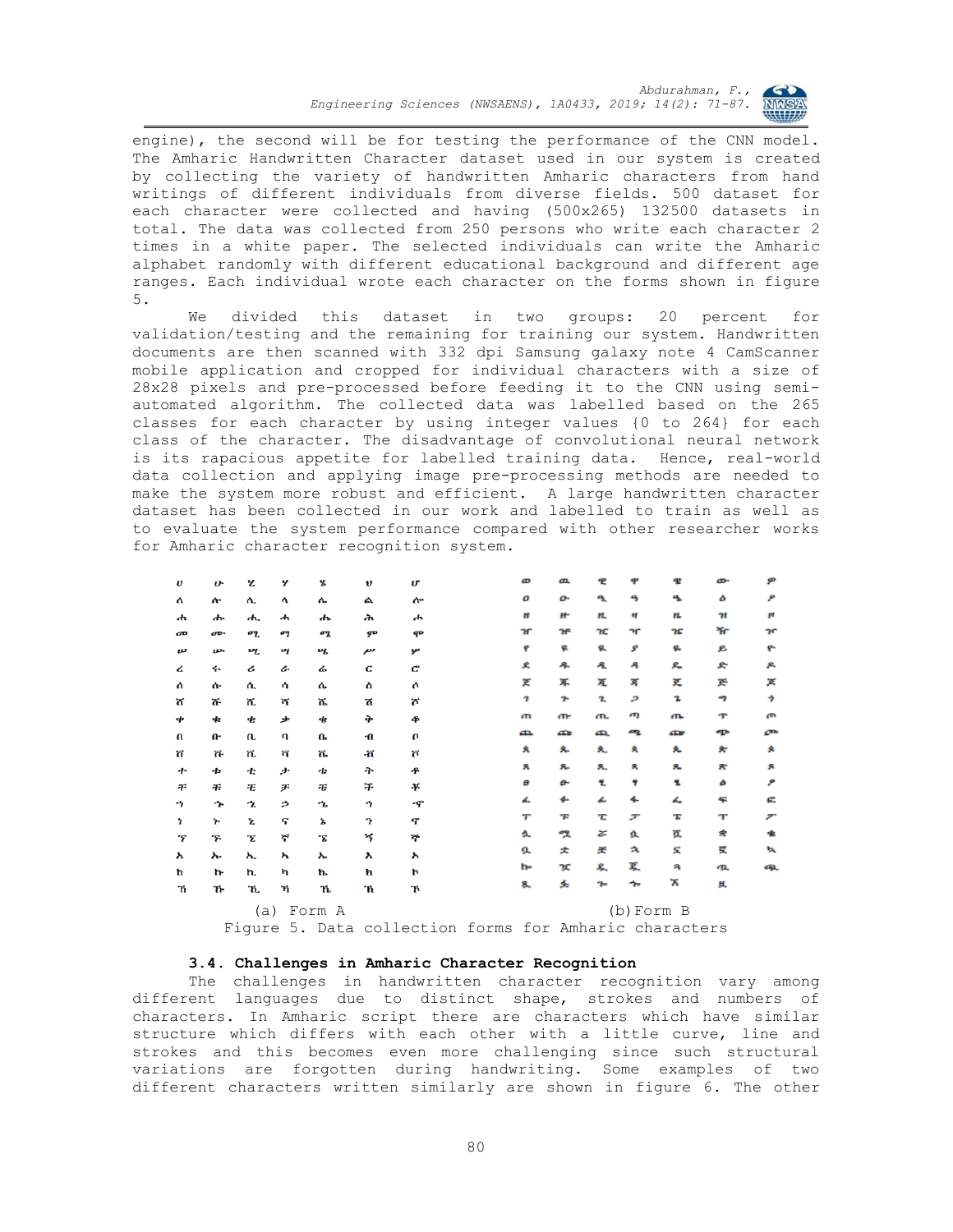

big challenge is unavailability of public datasets to use for such recognition systems which needs large amount of data to be trained.



Figure 6. Different characters written similarly

# **4. FINDINGS AND DISCUSSION**

In this section, the performance of the CNN architecture was investigated for training and validating Amharic character recognition system. ConvNets have a large set of hyper-parameters and finding the perfect configuration for your problem domain is a challenge. Different configurations of the proposed network were explored and attempted to optimize the parameters based on the validation and training set accuracy. The performance of our recognition system was evaluated by using the collected dataset discussed earlier. From the collected dataset 20% (26500) for validation and 80% (106000) for training the proposed convolutional neural network architecture discussed earlier was used. The training and validation datasets are evenly distributed over the underlying 265 classes. In experimental set up data augmentation was used to increase the number of training dataset to avoid overfitting. The performance of our proposed system was checked with and without data augmentation and training with data augmentation shows better performance result.

### **4.1. Data Augmentation**

Data augmentation is increasing the training dataset artificially to enhance the accuracy of the model. It also helps to avoid overfitting problem due to less number of training datasets. The idea is to alter the training data with small transformations to reproduce the variations occurring when someone is writing a character, digit or punctuation marks. Data augmentation techniques change the array data of image pixels keeping the labels unchanged. Techniques such as grayscales, horizontal flips, vertical flips, random crops, color jitters, translations and rotations are used during transformation of our training data. For the data augmentation, the following features are chosen:

- Randomly rotate some training images by 10 degrees
- Randomly zoom by 10% some training images
- Randomly shift images horizontally by 10% of the width
- Randomly shift images vertically by 10% of the height vertical flip nor horizontal\_flip is not applied since it could have lead to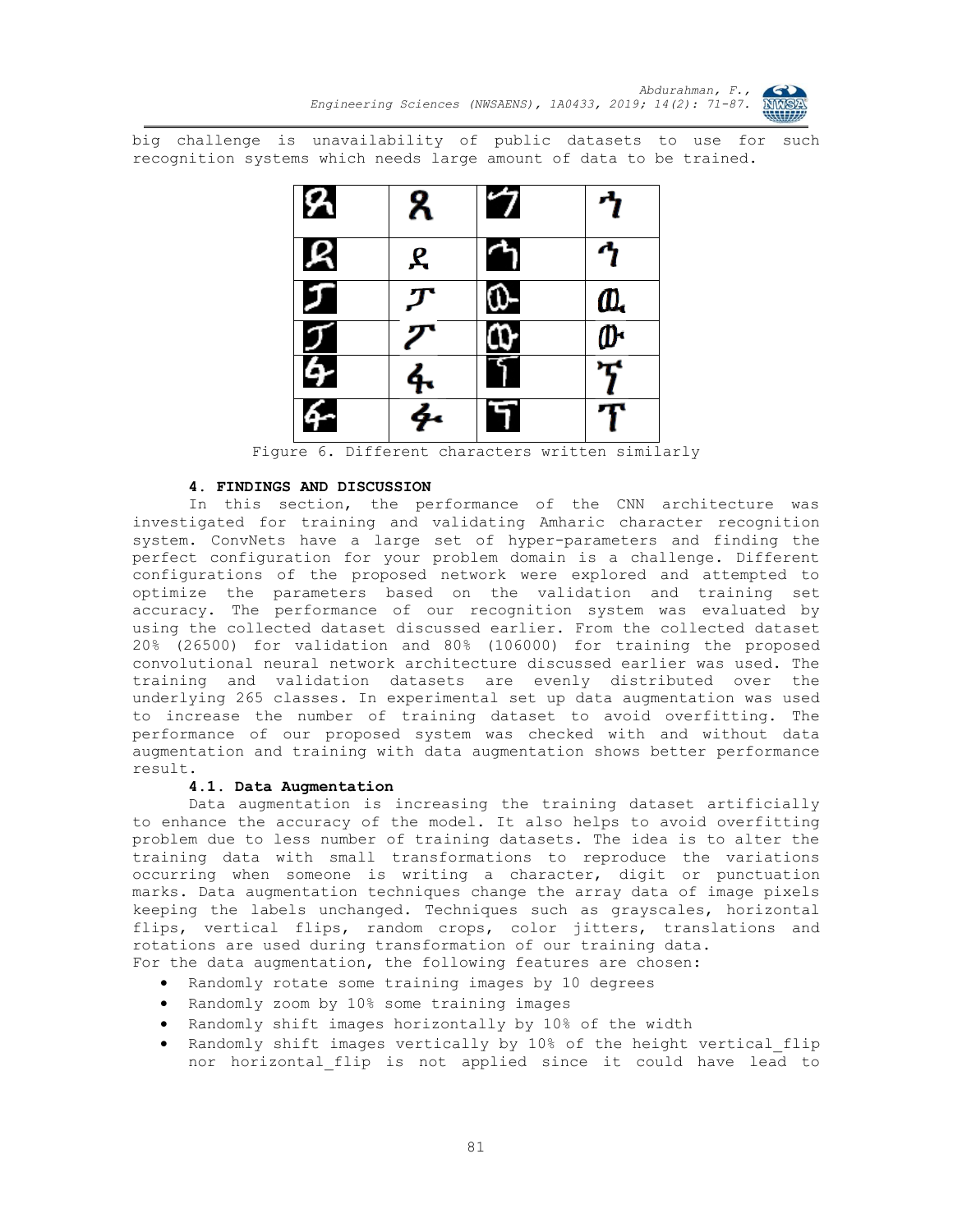

misclassify symmetrical characters. The accuracy of the model is different when trained with and without data augmentation.

In all the experimental results illustrated below we use the data augmentation technique. For the data augmentation purpose I have used the keras Image Datagenerator object by giving the above parameters to transform the training dataset on the fly. On each epoch running the data generator function generates randomly transformed new training character images which are equal to the raw training images in size. The keras augmentation does not add more training data but actually it simply perturbs each and every dataset with some transformation in each epoch of training time. Thus, this will help the model to generalize and avoid overfitting problem.

# **4.2. Visualizing Losses and Accuracy**

By changing different parameter values such as epoch size, batch size, optimizer selection, dropout and the layers of the network until the best fit model is found. In this section the results of experiments are presented. Based on experimental analysis, the CNN architecture discussed earlier is used for the proposed Amharic handwritten character recognition system. We perform different conv, max pool and FC layer configuration and observe the training and validation accuracy for a given CNN layer configuration to select the best depth of the proposed CNN. We selected the CNN layer configuration with the best performance result for our training and validation dataset. The accuracy of the CNN model with layer other than the proposed are less accurate as experimentally evaluated. Then we improve the performance of the selected CNN architecture by tuning other parameters of the network. The other network parameter we change it during our experimental analysis was the batch size selection. Table 1 illustrates an experiment conducted to observe the effect of batch size on the performance of the proposed CNN model with varying the batch size and using RMSprop optimizer with learning rate of 0.001. Using this experiment, a batch size of 70 selected which gives better accuracy. For the other experiments we use 70 for batch size and tune other parameters to get improved performance.

| Batch size | Training acc. | Validation acc. | Training loss | Validation loss |
|------------|---------------|-----------------|---------------|-----------------|
| 60         | 86.7%         | 88.7%           | 0.45          | 0.4             |
| 65         | 87.2%         | 88.8%           | 0.42          | 0.4             |
| 70         | 87.4%         | 89.4%           | 0.42          | 0.38            |
| 75         | 86%           | 89%             | 0.46          | 0.4             |
| 80         | 86%           | 88%             | 0.46          | 0.42            |
| 86         | 86%           | 88.5%           | 0.45          | 0.41            |
| 90         | 86%           | 88.1%           | 0.47          | 0.42            |

Table 1. Accuracy with varying batch size using RMSprop optimizer and 20 epochs

The other parameter which has an effect on the performance of our proposed model was the optimizer selection. Optimizers are used for weight update of the network and they have their own behaviors. For our proposed model the RMSprop optimizer gives better results compared with stochastic gradient decent and Adam optimizer. Table 2 illustrates the effect of optimizers with different learning rates for the proposed model.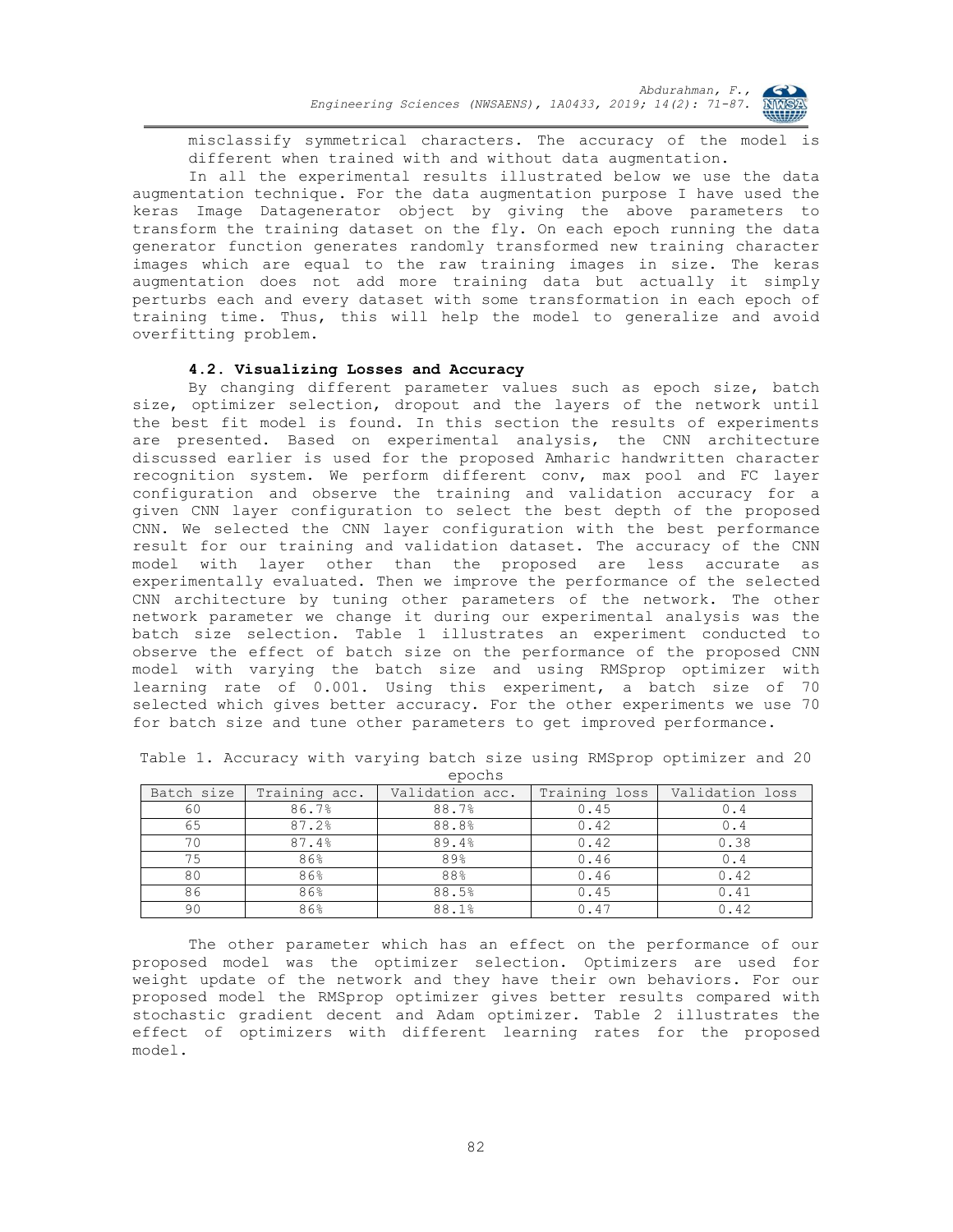

| and 20 epochs     |               |                                               |      |      |  |  |  |  |  |
|-------------------|---------------|-----------------------------------------------|------|------|--|--|--|--|--|
| Optimizer         | Training acc. | Validation acc. Training loss Validation loss |      |      |  |  |  |  |  |
| RMSprop           | 87.4%         | 89.4%                                         | 0.42 | 0.38 |  |  |  |  |  |
| SGD with LR=0.001 | 67.8%         | 48%                                           | 1.9  | 1.16 |  |  |  |  |  |
| SGD with LR=0.005 | 80.7%         | 86.3%                                         | 0.63 | 0.46 |  |  |  |  |  |
| SGD with LR=0.01  | 82.8%         | 86.3%                                         | 0.57 | 0.47 |  |  |  |  |  |
| SGD with LR=0.05  | '.8%          | 84%                                           |      |      |  |  |  |  |  |

Table 2. Effect of optimizer selection on accuracy with batch size of 70

Increasing the epoch size from 20 to 30 we get better results with 89.99% for training accuracy and 90.19% for validation accuracy. The training loss reduces from 3.80 to 0.32 and the validation loss reduces from 1.96 to 0.36. Figure 7 shows the graphs for accuracy and loss curves with 30 epochs.

SGD with LR=0.1 33.5% 45.5% 2.64 2.1



Figure 7. (a) Validation vs training accuracy (b) Validation vs training loss

The graphs in figure 8 show the accuracy and loss of training and validation with 40 epochs. The training accuracy is 90.40% and validation accuracy of 90.37%. The training loss decreases from 3.80 to 0.31 and validation loss decreases from 1.96 to 0.35



loss

The graphs in figure 9 show the accuracy and loss of training and validation respectively with 50 epochs. We achieved a training accuracy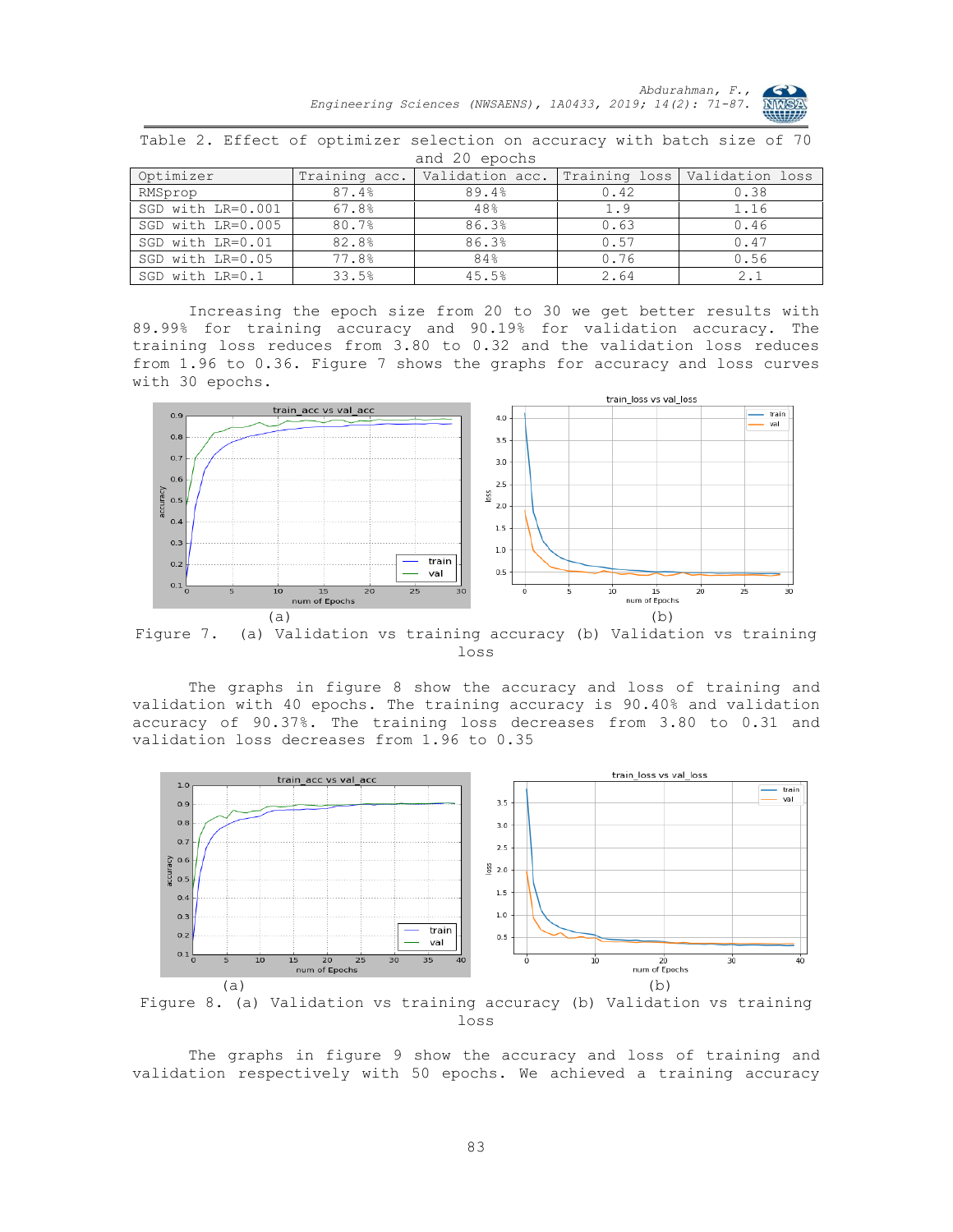

of 90.74% and validation accuracy of 90% and the loss for training dataset decreases from 3.90 to 0.30 and the loss of validation decreases from 1.66 to 0.36.



Figure 9. (a) Validation vs training accuracy (b) Validation vs training loss

With 60 epochs we achieved better accuracy of 91.43% for training and 90.39% for validation. The training loss decreases from 3.91 to 0.28 and the validation loss decreases from 1.79 to 0.37.



Figure 10. (a) Validation vs training accuracy (b) Validation vs training loss

Increasing the epoch size to 70 increases the training accuracy to 91.83% and the validation accuracy to 90.47%. We have get a little increase in the validation accuracy which means still the CNN model is improving its performance on test sets. The training loss decreases from 3.87 to 0.27 and the validation loss decreases from 1.87 to 0.36. Increasing the epoch size above 70 increases the processing time of the system. Due to this we take 70 as epoch size for our final model. Therefore, we are using 70 both for epoch and batch size respectively.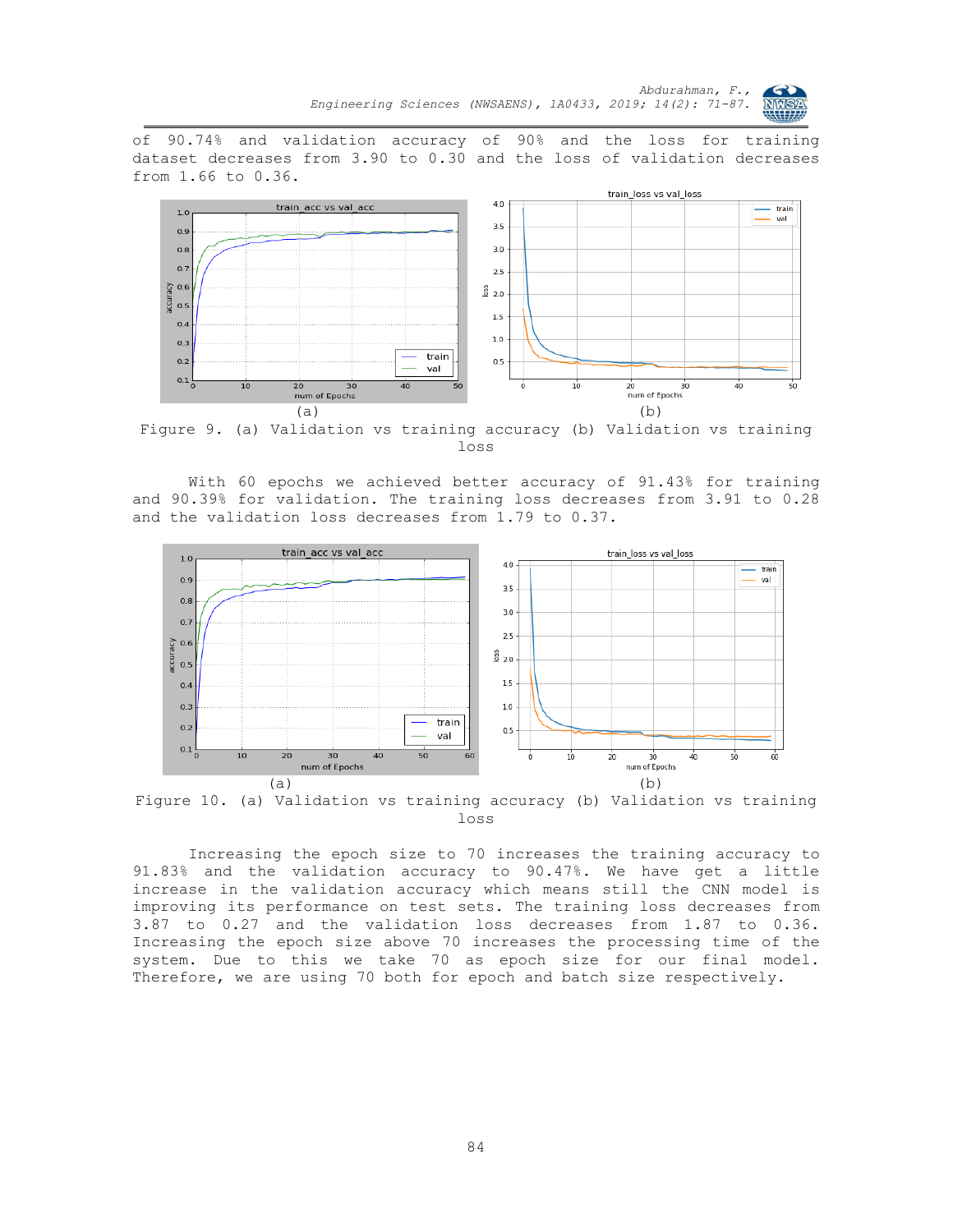*Abdurahman, F., Engineering Sciences (NWSAENS), 1A0433, 2019; 14(2): 71-87.*



Figure 11. (a) Validation vs training accuracy (b) Validation vs training loss

#### **5. CONCLUSION AND RECOMMENDATION**

In this research we use convolutional neural networks for recognition of Amharic handwritten characters with 265 character classes. It is well known that convolutional neural networks are the current state of the art algorithm for classifying image data. We have collected large amount of Amharic characters from individual handwriting on prepared form for data collection. The collected handwritten document is scanned and pre-processed to get a 28 x 28 .jpg character images which are given as input to the convolutional neural network for classification. We presented a new public dataset for Amharic character dataset which is publicly available for any researcher and access it through contact address of the author. We developed a deep learning based Amharic handwritten character recognition system. To get the best fit model of CNN based architecture a lot of trial and error network configuration tuning mechanism has been used. Using the developed CNN model we have achieved better recognition accuracy compared with other research works based on conventional hand craft feature extraction based methods. We have achieved an accuracy of 91.83% on training dataset and 90.47% on validation dataset. Even though there are a lot of work for recognition of handwritten characters for English, Chinese, Arabic and some other Indian languages only little work is done for Amharic language. The previous research works did not use deep learning methods for Amharic character recognition. Due to lack of research works on the area there is a big challenge to get dataset for Amharic language. In this research we develop a dataset which can be used by other researchers in the future. By increasing the size of the collected dataset and proposing new deep learning algorithms we will increase the performance of the system. In the future, we want to extend this algorithm for recognition of Amharic words by creating new datasets.

#### **REFERENCES**

[1] Sarkhel, R., Das, N., Saha, A.K., and Nasipuri, M., (2016). A Multi-objective Approach Towards Cost Effective Isolated handwritten Bangla character and Digit Recognition, Pattern Recognition, 58:172-189.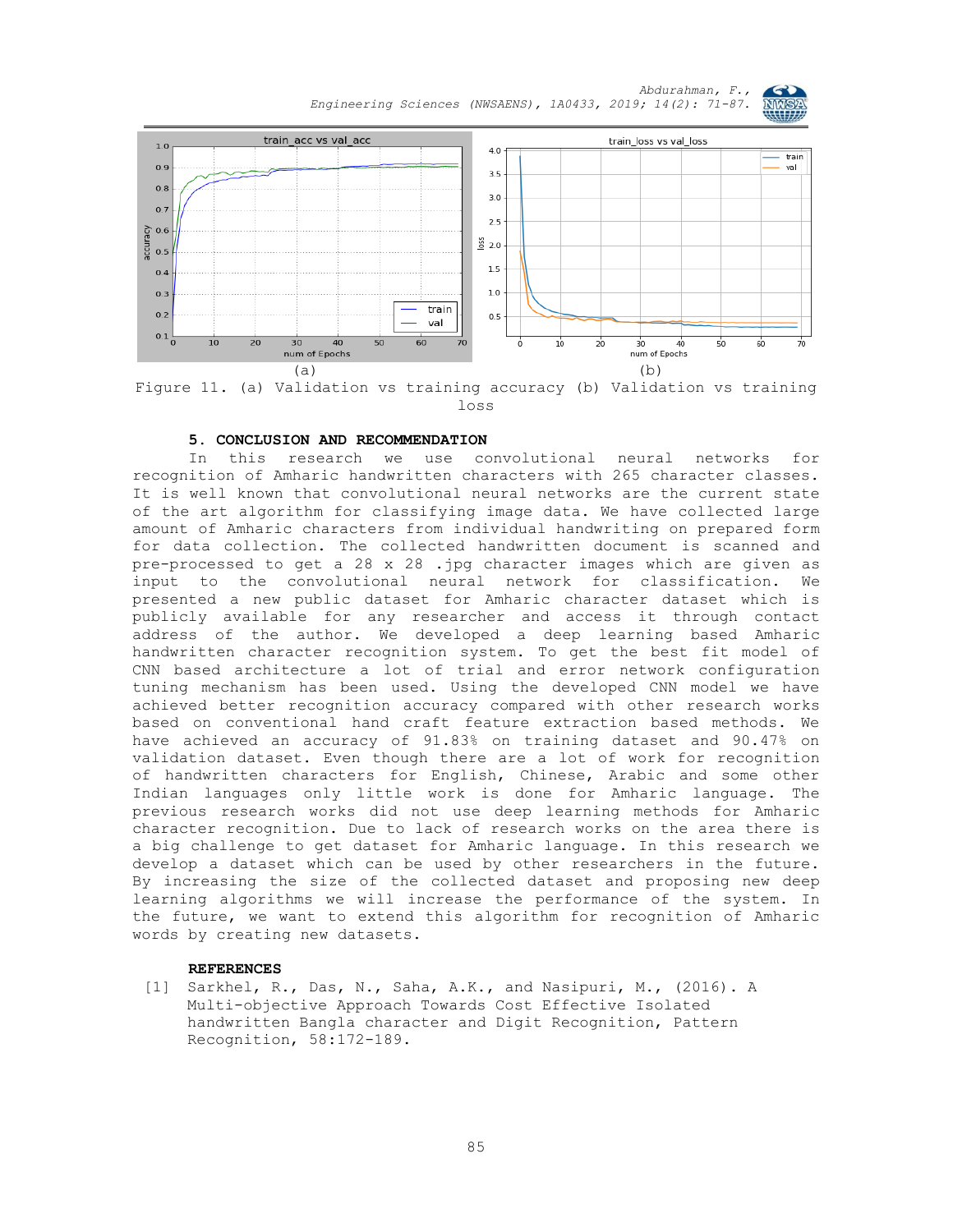

- [2] Liang, Y., Wang, J., Zhou, S., Gong, Y., and Zheng, N., (2016). Incorporating Image Priors with Deep Convolutional Neural Networks for Image Superresolution, Neurocomputing, 194:340-347.
- [3] Maitra, D.S., Bhattacharya, U., and Parui, S.K., (2015). CNN based common approach to handwritten character recognition of multiple scripts, Document Analysis and Recognition (ICDAR), 2015 13th International Conference on, pp:1021-1025.
- [4] Shin, H.C., Roth, H.R., Gao, M., Lu, L., Xu, Z., Nogues, I., Yao, J., Mollura, D., and Summers, R.M., (2016). Deep Convolutional Neural Networks for Computer-Aided Detection: CNN Architectures, Dataset Characteristics and Transfer Learning, IEEE Transactions on Medical Imaging, 35, pp:1285-1298.
- [5] Bai, J., Chen, Z., Feng, B., and Xu, B., (2014). Image character recognition using deep convolutional neural network learned from different languages, 2014 IEEE International Conference on Image Processing (ICIP), pp:2560-2564.
- [6] Lecun, Y. and Bengio, Y., (1995). Pattern Recognition and Neural Networks, in Arbib, M.A. (Eds), The Handbook of Brain Theory and Neural Networks, MIT Press 1995.
- [7] Guyon, I., Schomaker, L., Plamondon, R., Liberman, M., and Janet, S., (1994). Unipen Project of On-Line Data Exchange and Recognizer Benchmarks, in proc. of 12th International. Conference on Pattern Recognition (ICPR), vol:2, pp:29–33, IEEE.
- [8] Yuan, A., Bai, G., Jiao, L., and Liu, Y., (2012). Offline Handwritten English Character Recognition Based On Convolutional Neural Network, in 10th IAPR International Workshop on Document Analysis Systems (DAS), pp. 125-129, doi: 10.1109/DAS.2012.61.
- [9] Assabie, Y. and Bigun, J., (2006). Ethiopic Character Recognition Using Direction Field Tensor, in proc.int.conf. on pattern recognition, ICPR, pp:284-287, Hong Kong.
- [10] Teshager, B.A., and Sethuraman, R., (2015). Artificial Neural Network Approach to the Development of OCR for Real Life Amharic Documents. International Journal of Science, Engineering and Technology Research (IJSETR), Volume:4, Issue:1, pp:2278–7798.
- [11] Million, M. and Jawahar, C.V., (2007). Optical character recognition of Amharic documents. African Journal of Information & Communication Technology 3(2):14.
- [12] Bai, J., Chen, Z., Feng, B., and Xu, B., (2014). Image Character Recognition Using Deep Convolutional Neural Network Learned from Different Languages. 2014 IEEE International Conference on Image Processing (ICIP), pp:2560-2564.
- [13] Wu, C., Fan, W., He, Y., Sun, J., and Naoi, S., (2014). Handwritten Character Recognition by Alternately Trained Relaxation Convolutional Neural Network, Frontiers in Handwriting Recognition (ICFHR), 2014 14th International Conference on, pp:291-296.
- [14] Zhong, Z., Jin, L., and Feng, Z., (2015). Multi-font Printed Chinese Character Recognition Using Multipooling Convolutional Neural Network. Document Analysis and Recognition (ICDAR), 2015 13th International Conference on, pp:96-100.
- [15] Yang, W., Jin, L., Xie, Z., and Feng, Z., (2015). Improved Deep Convolutional Neural Network for Online Handwritten Chinese Character Recognition Using Domain-Specific Knowledge. Proc. Document Analysis and Recognition (ICDAR), 2015 13th International Conference on, pp:551-555.